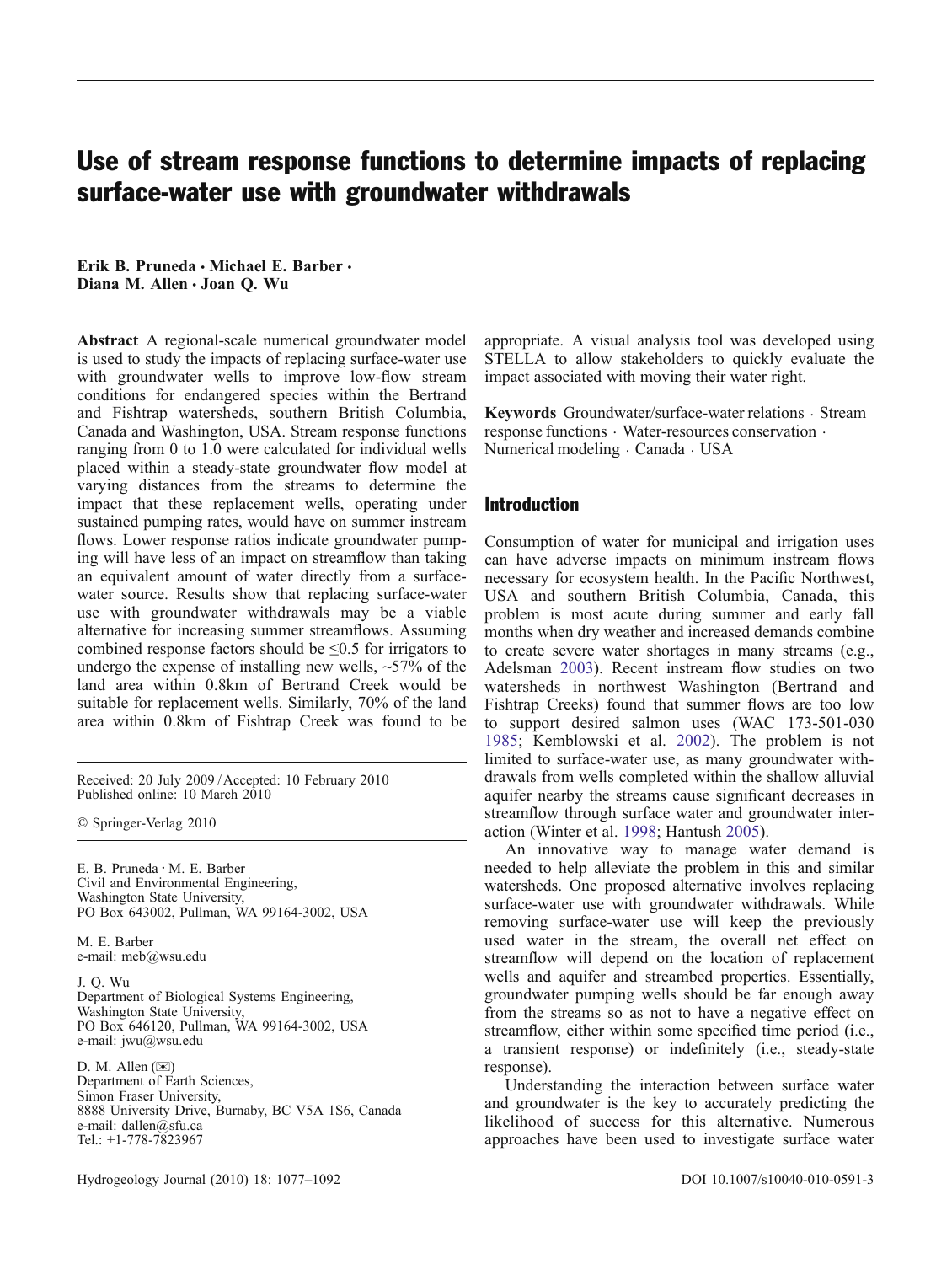and groundwater interaction ranging from analytical approximations (Cooper and Rorabaugh [1963;](#page-14-0) Jenkins [1968a;](#page-14-0) Moench and Barlow [2000\)](#page-14-0) to combined analytical and numerical solutions (Leake et al. [2008a](#page-14-0)) to entirely numerical solutions (Pinder and Sauer [1971](#page-14-0); Saquillace [1996](#page-15-0); Chen and Chen [2003;](#page-14-0) Leake and Reeves [2008;](#page-14-0) Leake et al. [2008b](#page-14-0)) with the strengths and weaknesses of both approaches being discussed in the literature (Sharp [1977](#page-15-0); Perkins and Koussis [1996\)](#page-14-0). The methodology used in this study combines a steady-state numerical MODFLOW model (Harbaugh et al. [2000](#page-14-0)) implemented within Visual MODFLOW version 4.1 (Waterloo Hydrogeologic Inc. [2006](#page-15-0)) with the linear response theory first proposed by Morel-Seytoux [\(1975](#page-14-0)) to develop stream response functions.

The effects of a groundwater withdrawal propagate radially until they reach a boundary condition such as a no-flow or recharge boundary. As the effects reach a recharge boundary such as a hydraulically connected stream, the result is either a decrease in stream gain or an increase in stream loss. As noted by Jenkins ([1968a](#page-14-0)), in infinite time (at steady state), the full aquifer withdrawal will be drawn from a hydraulically connected recharge boundary. In a large developed groundwater system, evaluation of the impacts of multiple groundwater stresses on stream reaches or aquifer water levels over long periods of time can be a complicated process. Response functions can be used to describe the spatial and temporal propagation of such impacts.

Response functions can be generated using either analytical techniques or a numerical model. Analytical techniques are typically subject to restrictive or simplifying assumptions (Cosgrove and Johnson [2004\)](#page-14-0). For example, Jenkins ([1968a\)](#page-14-0) assumes a straight, fully penetrating stream in a homogeneous aquifer to determine response functions of stream depletion by wells. Generating response functions using a numerical groundwater model enables the representation of complex system heterogeneities and anisotropies. For example, Barlow et al. ([2003](#page-14-0)) and Cosgrove and Johnson ([2004](#page-14-0)) demonstrated the use of stream response functions within a groundwater flow model to study the local groundwater and surface-water interactions. The goal in both of these studies was to create stream response functions that would allow the impacts of groundwater pumping on surface-water flows to be quantified.

Using a response-matrix technique, Barlow et al. ([2003\)](#page-14-0) coupled a numerical groundwater model and optimization techniques to maximize total groundwater withdrawal from the Hunt-Annaquatucket-Pettaquamscutt stream-aquifer of central Rhode Island, during the summer months of July, August and September, while maintaining desired stream flows. Response functions were generated for 14 public water supply wells and two hypothetical wells. Barlow et al. [\(2003](#page-14-0)) assumed the rate of stream flow depletion at a constraint site to be a linear function of the pumping rate of each groundwater well. By assuming linearity, the concept of superposition allowed for individual stream flow depletions caused by each well to be summed together at a constraint site to derive a total stream flow depletion.

Cosgrove and Johnson ([2004\)](#page-14-0) modified an existing single layer, unconfined, transient MODFLOW (Harbaugh et al. [2000](#page-14-0)) groundwater model for the Snake River Plain Aquifer, Idaho, for use with the MODRSP code (Maddock and Lacher [1991](#page-14-0)) to generate response functions. The unconfined groundwater model was converted to a confined system, to conform to the MODRSP requirement of modeling a linear system. Transient response functions for 51 river cells were generated for each of the numerical model cells using 150 4-month stress periods representing 50 years. The response functions are a result of a unit stress applied only during the first stress period and, as a result, they represent the propagation of the effects of that unit stress over time. Making use of the transient response functions, a spreadsheet was developed that allows the user to enter water-use scenarios and determine the impact to surface-water resources.

Leake and Reeves ([2008\)](#page-14-0) describe a procedure and considerations for using groundwater flow models to construct maps that illustrate the distribution and timing of capture of natural discharge due to pumping. Three types of maps described in their paper include: (1) transient capture from all head-dependent flow boundaries, (2) transient capture from a particular head-dependent flow boundary, and (3) ultimate steady-state capture from a particular head-dependent flow boundary. Leake et al. ([2008b\)](#page-14-0) show spatial distributions of total change in inflow and outflow from withdrawal or injection for select times of interest for the Sierra Vista Subwatershed and the Sonora, Mexico, portion of the Upper San Pedro Basin in the USA. Maps of transient capture of discharge to all MODFLOW head-dependent flow boundaries were constructed. The mapped areal distributions show the effect of a single well in terms of the ratio of the change in boundary flow rate to rate of withdrawal or injection by the well. To the extent that the system responds linearly to groundwater withdrawal or injection, fractional responses in the mapped distributions can be used to quantify response for any withdrawal or injection rate.

The overall objective of this research was to determine the impacts of exchanging surface-water sources for groundwater wells on streamflows in Bertrand and Fishtrap Creeks. A regional-scale steady-state groundwater flow model, developed previously for the aquifer (Scibek and Allen [2005](#page-15-0)) was used. Because of its regional scale, the groundwater flow model contained insufficient localized information to accurately examine groundwater and surface-water interactions for specific stream reaches. Therefore, the model was refined locally using measured seepage data from Bertrand and Fishtrap Creeks, local groundwater and surface-water elevations, streambed hydraulic conductivities, and additional groundwater pumping well locations and rates of extraction. Stream response functions were then determined by sequentially adding groundwater extraction wells to the model at increasing distances from the stream to determine the net effect on the steady-state stream water budget. A steady-state model was used to facilitate the development of a decision support system implemented in STELLA (isee Systems [2007\)](#page-14-0) for evaluating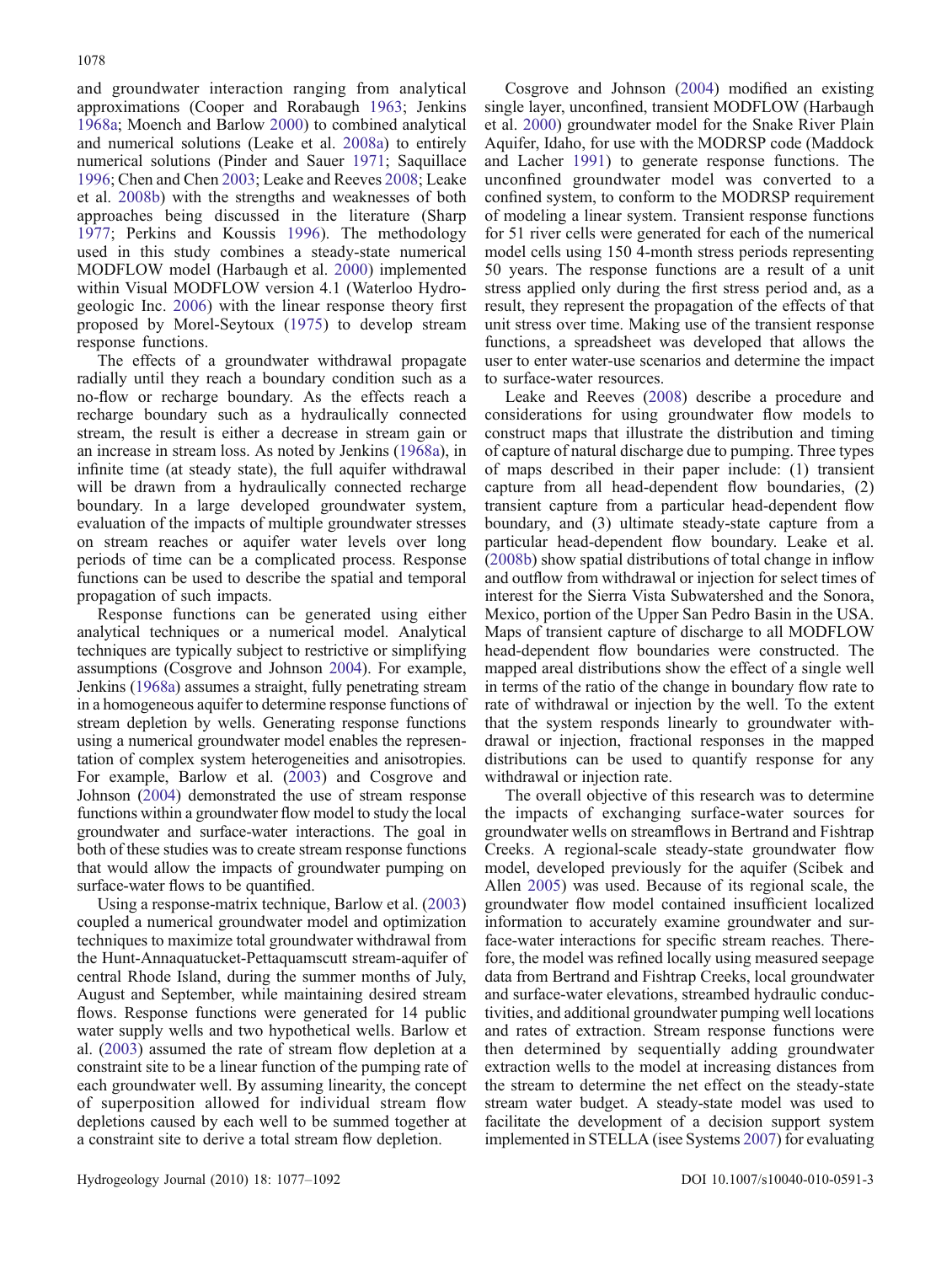<span id="page-2-0"></span>the impacts. Specifically, the simulated stream response functions were incorporated into a STELLA model that allows the user to simulate the effects on the instream flows of Bertrand and Fishtrap Creeks through exchanging a surface-water source for a single replacement groundwater well of the same withdrawal rate, without the need to run the groundwater flow model.

# **Background**

The study site is situated within the Abbotsford-Sumas aquifer, which extends from southern British Columbia, Canada, southward into northern Washington, USA (Fig. 1). The aquifer is the largest aquifer in the region, covering an area of approximately  $161 \text{ km}^2$ , and is roughly bisected by the Canada-USA border. The aquifer is also highly productive, and provides water supply for nearly 10,000 people in the USA (towns of Sumas, Lynden, Ferndale, Everson and scattered agricultural establishments) and 100,000 in Canada, mostly in the city of Abbotsford, but also in the township of Langley (Mitchell et al. [2003\)](#page-14-0). In the 1990s, the region was

described as having population and industrial growth that was among the fastest in North America (Boyle et al. [1997](#page-14-0)). These development pressures are continuing and place strain on the water resources in the area, throughout both the Canada and the USA portions of the aquifer.

The Abbotsford-Sumas aquifer is located on a broad outwash plain, which is elevated above the adjacent river floodplains (Fig. 1); topographic relief is roughly 150 m. The uplands are centered on the city of Abbotsford, BC and extend westward through Langley, BC and south to Lynden, WA. The largest valley is Sumas Valley, which runs north-east to south-west from the city of Sumas to the city of Chilliwack (Fig. 1), and contains the lower drainage of the Sumas River. The Sumas River flows to the northeast and picks up a significant baseflow component from aquifer discharge on its eastern side. To the south is the Nooksack River, which flows west and then south. Most of the surface and groundwater flow from the Abbotsford-Sumas aquifer ends up in the Nooksack River. To the north is the Fraser River, which does not receive any significant discharge from this aquifer as it lies to the north of the topographic high and groundwater divide.



Fig. 1 Location of study area in southwestern British Columbia, Canada, and northwestern Washington State, USA. The international border is shown. The Abbotsford-Sumas aquifer is *shaded*, and the outline of the groundwater model domain is shown by a *dashed line*. The model domain encompasses the Fishtrap and Bertrand Creek watersheds, which drain to the Nooksak River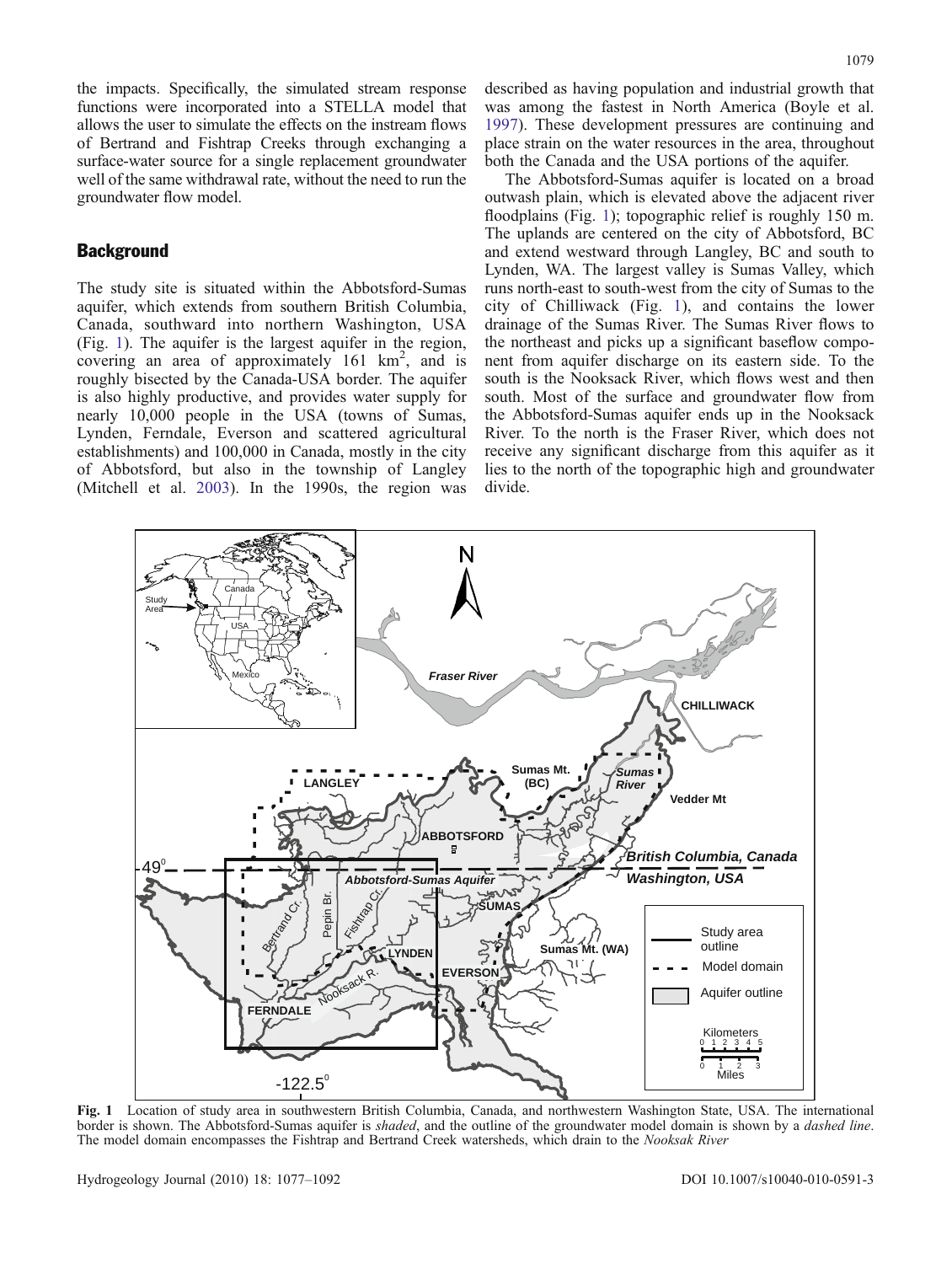The climate in this coastal region is humid and temperate, with warm, dry summers and mild, wet winters. Mean annual precipitation ranges from 1,000 to 2,100 mm (N–S gradient) and falls mostly as rain. Roughly 18% of precipitation falls during the months of June through September, and 82% during the months of October through May (McKenzie [2007](#page-14-0)). Recharge to the aquifer (900– 1,100 mm) is primarily from direct precipitation (Scibek and Allen [2006\)](#page-15-0).

The aquifer is mostly unconfined (it becomes confined under Sumas Valley) and is comprised of Quaternary age coarse-grained sediments of glaciofluvial drift origin, referred to as the Sumas Drift  $(11,000-10,000$  BP) (Armstrong et al. [1965](#page-14-0)). The Sumas Drift consists of diamictons (lodgement and flow tills), thick and wellsorted glaciofluvial outwash (uncompacted) sands and gravels (advance and recessional), glaciolacustrine sediments, and ice-contact sediments deposited during the Sumas Stade of the Fraser Glaciation (Armstrong et al. [1965](#page-14-0)). It also contains lenses of till. The thickness of Sumas Drift can be up to 65 m, and it is thickest in the northeast where glacial terminal moraine deposits are found. The aquifer is underlain by an extensive glaciomarine deposit, the Fort Langley Formation/Everson, which outcrops in the uplands to the northwest (Langley Uplands) and southeast (Sumas Valley). The Tertiary age bedrock surface underlying the unconsolidated deposits is approximately 210 m below the ground surface (Scibek and Allen [2005\)](#page-15-0). Soils over the aquifer are generally thin (approximately  $\leq 0.7$  m thick) with permeability that exceeds precipitation rates (Mitchell et al. [2003\)](#page-14-0).

Recharge to the aquifer is predominantly by direct precipitation (Scibek and Allen [2005\)](#page-15-0). The average annual variation in water levels in the aquifer is 2 m, with a maximum variation estimated by Scibek and Allen ([2005\)](#page-15-0) as 3 m. There is approximately a 3-month lag period between minimum precipitation and minimum water table levels. Groundwater flows regionally from north to south, although there are some local variations (Scibek and Allen [2005](#page-15-0)), particularly in the vicinity of the streams that drain the aquifer.

The research focuses on two main streams that drain the aquifer, namely Fishtrap Creek and Bertrand Creek. Situated between these two streams is Pepin Brook, which is a tributary to Fishtrap Creek south of the international border. Combined, the watersheds cover approximately 100 km2 . Approximately 46% of the Bertrand watershed  $(50.2 \text{ km}^2)$  and 39% of the Fishtrap watershed  $(37.3 \text{ km}^2)$ are within the USA, with the remaining areas extending into Canada. Bertrand Creek is a naturally formed, meandering stream, whereas Fishtrap Creek has been channelized in many places to accommodate agriculture and to reduce flooding. The predominant land use within both countries for both watersheds is agricultural.

Fishtrap and Bertrand Creeks originate at relatively low elevation (slightly above mean sea level) and the flow regime is driven by precipitation and interaction with the groundwater (Berg and Allen [2007](#page-14-0)). The flow regime mimics the timing of the precipitation, with a time lag of

itation. Minimum precipitation occurs in July and August, and the lowest streamflows, or even dry conditions, occur during August, shortly after the minimum precipitation (Berg and Allen [2007](#page-14-0)). Welch et al. ([1996\)](#page-15-0) conducted a pilot low-flow inves-

tigation on several small tributaries and along the main stem of the Nooksack River during the summer of 1995 to collect concurrent streamflow, groundwater level, and precipitation data. Bertrand and Fishtrap Creeks were found to be gaining reaches from the USA–Canada border to their termini at the Nooksack River, while Pepin Creek was found to be a losing reach. Cox et al. ([2005\)](#page-14-0) carried out a groundwater and surface-water interaction study using a network of nine in-stream piezometers installed in Fishtrap Creek to measure the local vertical hydraulic gradients between the stream and underlying aquifer. The magnitudes of the vertical hydraulic gradients were found to be higher during the winter rain season (November to April) and lower during the summer and early fall dry season (June to September). Vertical hydraulic gradients were generally upward, indicating discharging groundwater, except for one piezometer located within the town of Lynden where consistently negative gradients indicated that the streamflow was recharging the groundwater (Cox et al. [2005](#page-14-0)).

approximately 1 month. Peak flow occurs between October and May, corresponding to the period of highest precip-

Culhane ([1993](#page-14-0)) calculated theoretical stream depletion rates expected under various pumping scenarios within the Abbotsford-Sumas aquifer using the Jenkins analytical model (Jenkins [1968a,b\)](#page-14-0). While the goal of that study was to determine a critical distance for separating wells from nearby streams to minimize stream depletion, a single critical distance was not found to be scientifically defensible due to the isotropic and homogeneous constraints of the Jenkins model and a variety of other assumptions necessary for the analytical solution, e.g., the pumping wells are not commonly open to the full saturated thickness. For these reasons, a numerical approach was adopted in this study.

# Materials and methods

# Field investigations

The field investigations included (1) flow measurements for both Bertrand and Fishtrap Creeks and their tributaries, (2) streambed hydraulic conductivity measurements for both Bertrand and Fishtrap Creeks, and (3) monitoring of static groundwater levels in selected wells near each stream and stages of each stream.

# Streamflow measurements

Streamflow measurements were conducted in July 2006 during low-flow conditions. Measurements were taken using a Pygmy or AA current meter following standard USGS procedures (Buchanan and Somers [1969](#page-14-0)). Velocity and cross-sectional area were used to estimate discharge. The locations of the flow measurements are shown in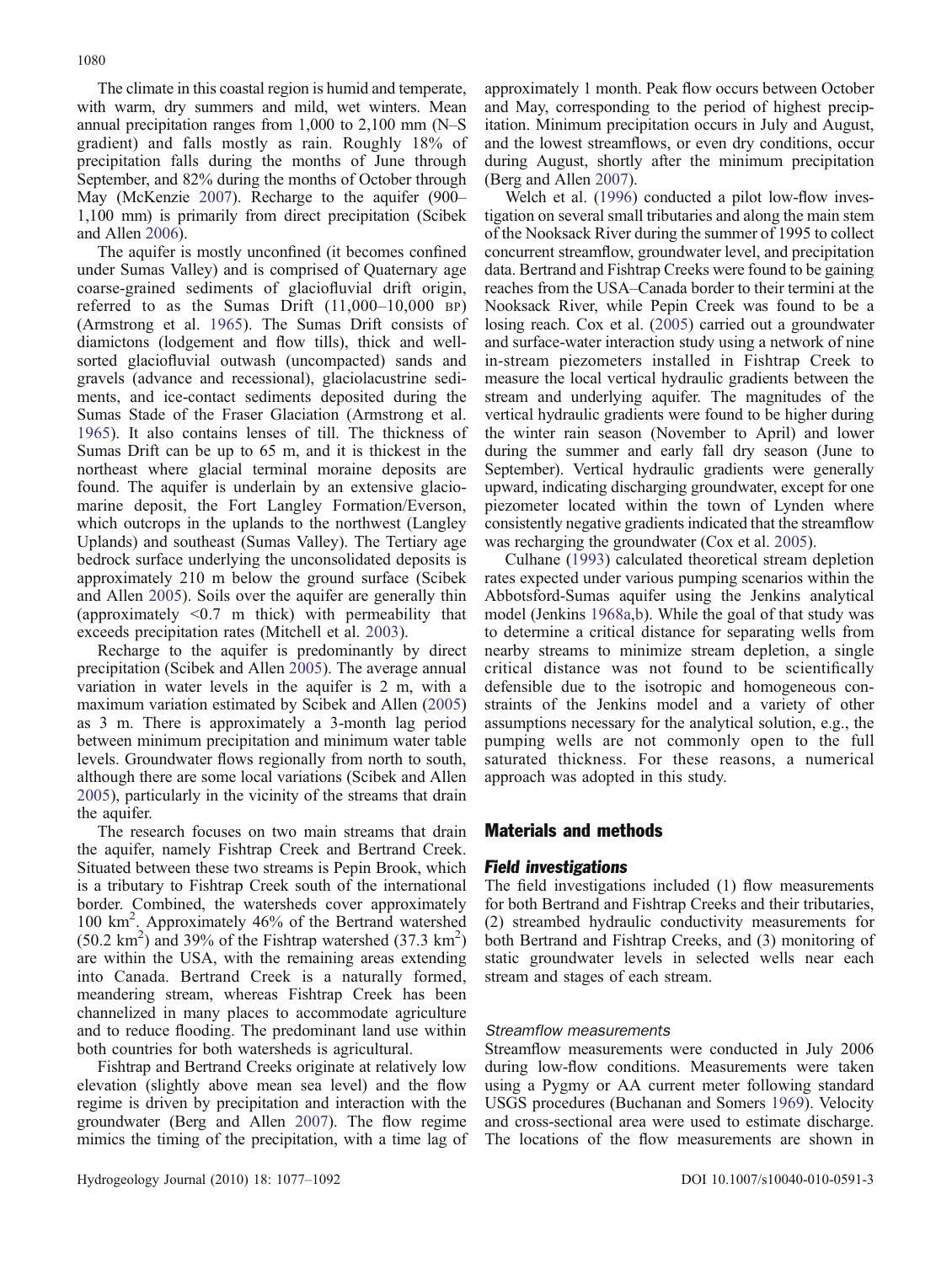Fig. 2 and the data are summarized in Table [1](#page-5-0). Net stream loss (or gain) was estimated by taking the difference in flow between stations. Kilometer markers are shown on Table [1](#page-5-0) relative to the confluence of each stream with the Nooksak River (zero km). Based on the hydrogeology of the area, it is expected that streamflow would increase down-gradient due to discharge of groundwater into the streams. However, as evident in column 3 of Table [1](#page-5-0), stream discharge decreases at some stations relative to the nearest up-gradient station. To correct for surface-water use along the different stream segments, and thus obtain stream discharge values that could be compared to the steady-state model, the locations and quantities of surfacewater rights were obtained. These data were available in the form of a GIS database created by the Public Utilities District 1 Water Rights Team for the Water Resource Inventory Area (WRIA) 1 Watershed Management Project. These data were used in conjunction with local knowledge from Henry Bierlink, Administrator of the Bertrand Watershed Improvement District, and observations during the field investigation, to determine locations and quantities of surface-water use for Bertrand and Fishtrap creeks. The estimates were added to the measured field values to obtain "corrected" flows for Bertrand Creek (Table [1](#page-5-0)). Observation as well as analysis of the water right database suggested that there was minimal surface-water use for Fishtrap Creek at the time the flow measurements were made and, as a result, flow values were unchanged from the field measurements (grey shading in Table [1\)](#page-5-0).

Estimated gains (or losses) in stream discharge from (or to) groundwater (column 6 in Table [1\)](#page-5-0) were estimated for each site by subtracting the corrected discharge at the nearest up-gradient measurement site from the corrected value at that site (column 5 values in Table [1](#page-5-0)). In some cases (e.g., F-3), this resulted in a negative value, suggesting a loss of streamflow. Upon accounting for the surface-water use in Bertrand Creek, all locations were found to be gaining water from the aquifer. Fishtrap Creek was found to be primarily gaining; exceptions included sites F-3, F-7 and F-8. These losses seem to be consistent with the results of the Cox et al. [\(2005](#page-14-0)) study. Because Fishtrap Creek had higher streamflows than Bertrand Creek, accounting for small individual surface-water use would have made minimal changes in streamflow.

# Streambed hydraulic conductivity

Slug tests were conducted in July 2006 to estimate hydraulic conductivities of the streambed sediments (Fig. [3](#page-5-0)). A detailed description of the slug tests methodology and results can be found in McKenzie [\(2007](#page-14-0)). Measurements were taken at 0.5-m and 1.0-m depths below the streambed at two stations per sample location. The hydraulic conductivities derived from these tests (Table [2](#page-6-0)) were used to estimate the conductance values needed to represent as input to the River boundary conditions in the groundwater model (as discussed later).

It is noted that there is likely significant heterogeneity of the streambed sediments owing to the heterogeneity of the surficial sediments throughout the study region. The slug test values are likely very site-specific, and indeed a slug testing method may be of too small a scale to adequately characterize the streambed materials and provide reasonable estimates of the streambed conduc-



Fig. 2 Location of streamflow gaging sites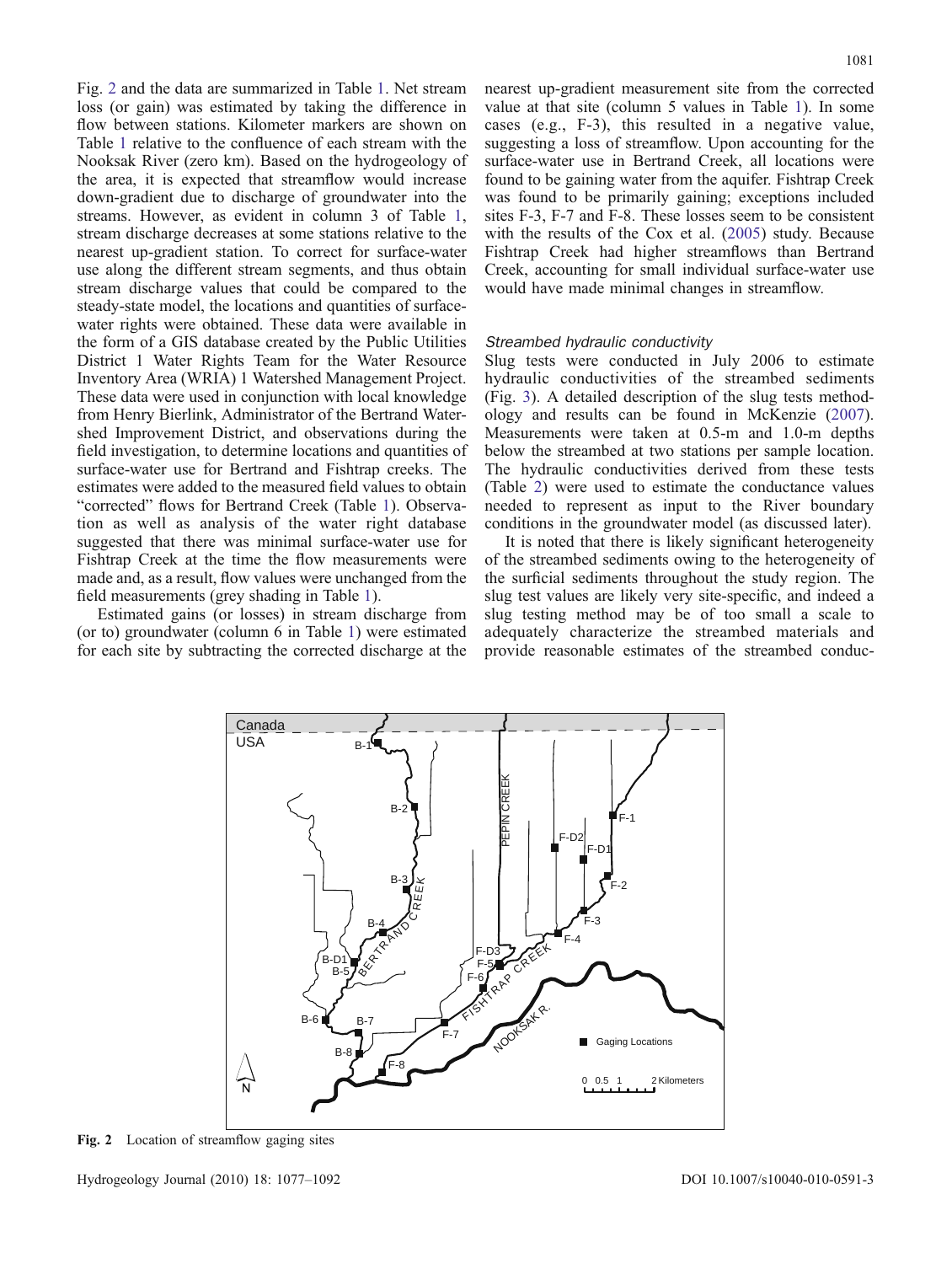|  |  |  | Table 1 Estimated discharge for Bertrand and Fishtrap Creeks during July 2006 Flow Analysis |
|--|--|--|---------------------------------------------------------------------------------------------|
|  |  |  |                                                                                             |

<span id="page-5-0"></span>1082

| Site   | River marker (km from<br>confluence with<br>Nooksak River) | Measured discharge<br>(1/s) | Estimated<br>surface-water<br>use $(l/s)$ | Discharge corrected<br>for cumulative use<br>$\frac{1}{s}$ | Estimated gain in streamflow<br>due to groundwater seepage<br>relative to up-gradient site $(1/s)^{a}$ |
|--------|------------------------------------------------------------|-----------------------------|-------------------------------------------|------------------------------------------------------------|--------------------------------------------------------------------------------------------------------|
|        | Bertrand Creek sites                                       |                             |                                           |                                                            |                                                                                                        |
| $B-1$  | 13.9                                                       | 23.5                        | 0.0                                       | 23.5                                                       |                                                                                                        |
| $B-2$  | 10.8                                                       | 22.4                        | 23.2                                      | 45.6                                                       | 22.1                                                                                                   |
| $B-3$  | 8.2                                                        | 71.6                        | 16.7                                      | 111.5                                                      | 65.9                                                                                                   |
| $B-4$  | 6.5                                                        | 121.5                       | 0.0                                       | 161.4                                                      | 49.9                                                                                                   |
| $B-5$  | 5.1                                                        | 91.2                        | 35.1                                      | 166.2                                                      | 4.8                                                                                                    |
| $B-D1$ |                                                            | 2.5                         | 39.3                                      | 41.8                                                       |                                                                                                        |
| $B-6$  | 2.9                                                        | 38.8                        | 140.5                                     | 179.3                                                      | $13.1^{\rm b}$                                                                                         |
| $B-7$  | 1.7                                                        | 11.6                        | 63.4                                      | 329.8                                                      | 150.5                                                                                                  |
| $B-8$  | 1.0                                                        | 19.8                        | 5.7                                       | 343.7                                                      | 13.9                                                                                                   |
|        | Fishtrap Creek sites                                       |                             |                                           |                                                            |                                                                                                        |
| $F-1$  | 12.0                                                       | 120.9                       |                                           |                                                            |                                                                                                        |
| $F-2$  | 10.1                                                       | 139.9                       |                                           |                                                            | 17.0                                                                                                   |
| $F-3$  | 8.6                                                        | 110.4                       |                                           |                                                            | $-28.4$                                                                                                |
| $F-D1$ |                                                            | 14.2                        |                                           |                                                            |                                                                                                        |
| $F-4$  | 7.5                                                        | 141.6                       |                                           |                                                            | $31.2^{b}$                                                                                             |
| $F-D2$ | $\overline{\phantom{0}}$                                   | 8.5                         |                                           |                                                            |                                                                                                        |
| $F-5$  | 5.3                                                        | 181.2                       |                                           |                                                            | $39.6^{b}$                                                                                             |
| $F-D3$ |                                                            | 36.8                        |                                           |                                                            |                                                                                                        |
| $F-6$  | 4.4                                                        | 277.5                       |                                           |                                                            | $96.3^{b}$                                                                                             |
| $F-7$  | 2.8                                                        | 263.3                       |                                           |                                                            | $-14.2$                                                                                                |
| $F-8$  | 0.4                                                        | 257.7                       |                                           |                                                            | $-5.6$                                                                                                 |

<sup>a</sup> Negative numbers indicate a loss in streamflow from the up-gradient site

<sup>b</sup> Additional water at confluences with tributaries is not considered. The net loss or gain is calculated relative to the up-gradient site without tributary contributions

tance needed for a larger scale model. Ideally, a variety of techniques could be used in combination to estimate these values, including (as done here) slug tests, seepage measurements, grain size analysis, and estimation through model calibration. Our approach was to use the slug test derived results and verify (or modify) these through model calibration.

# Groundwater and surface water monitoring sites

Static groundwater elevations were monitored hourly in six wells (Fig. 3) using Onset Hobo Water Level Logger pressure transducers. These values were used to calibrate the groundwater flow model along with historical well record data. Two surface water sites were chosen for installation of the pressure transducers: one in Bertrand



Fig. 3 Location of slug test sites, and groundwater and surface-water monitoring sites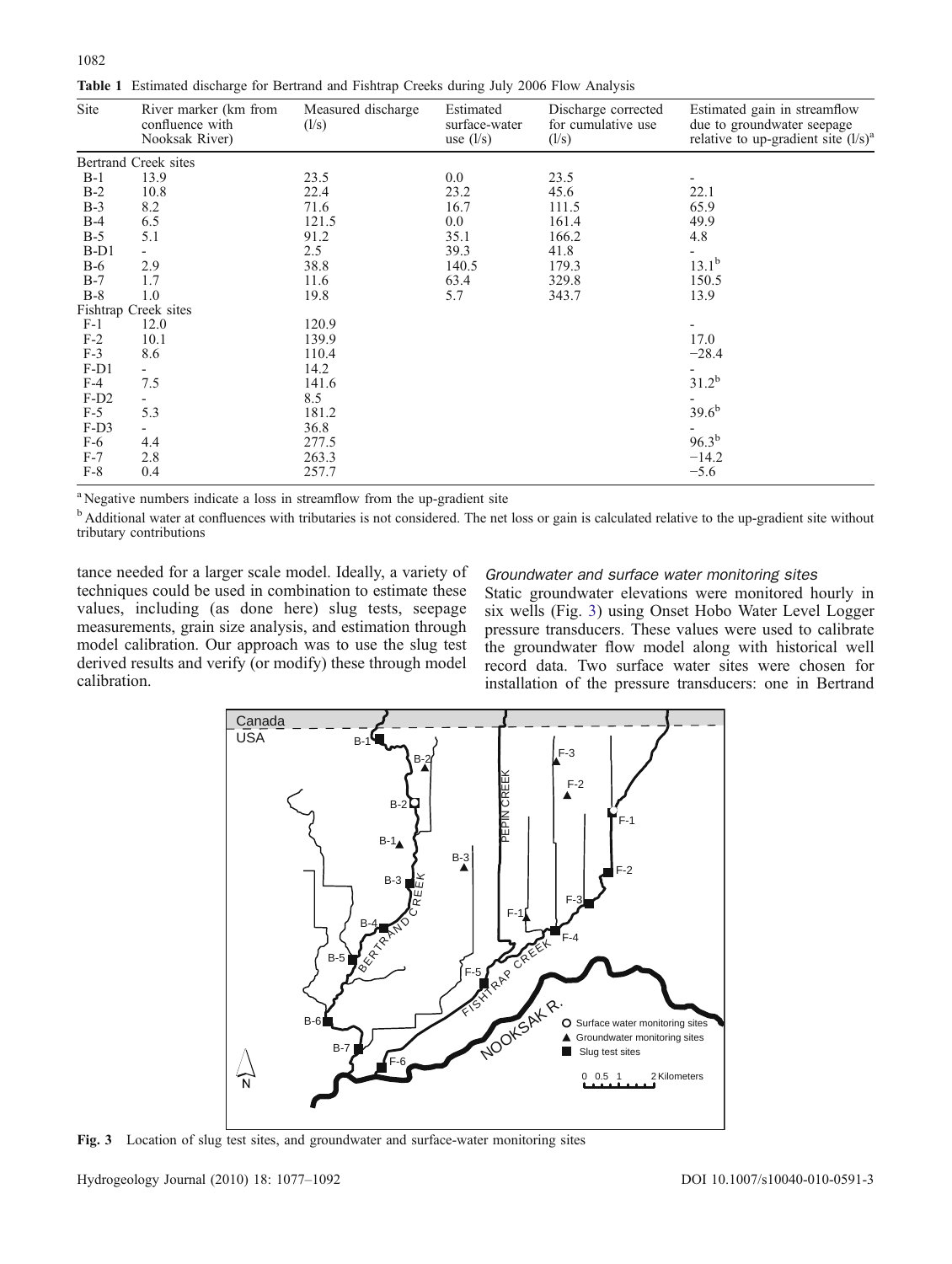<span id="page-6-0"></span>Table 2 Input parameters for the River boundary condition for each river section. Hydraulic conductivity values were derived from slug tests. See Fig. [3](#page-5-0) for location of sites

| Section Name | Hydraulic conductivity $K$<br>from slug tests $(m/day)$ | Stream width<br>(m) | Stream length<br>(m) | Sediment thickness<br>(m) | Conductance<br>$(m^2/day)$ |
|--------------|---------------------------------------------------------|---------------------|----------------------|---------------------------|----------------------------|
| $B-1$        | 7.50E-01                                                | 4.5                 | 75                   | 0.75                      | $3.4E + 02$                |
| $B-2$        | $1.42E + 02$                                            | 3.3                 | 100                  | 1.00                      | $4.7E + 04$                |
| $B-3$        | $6.08E + 01$                                            | 3.7                 | 100                  | 1.00                      | $2.3E + 04$                |
| $B-4$        | $1.67E + 01$                                            | 3.2                 | 100                  | 1.00                      | $5.4E + 03$                |
| $B-5$        | $5.80E + 01$                                            | 3.0                 | 100                  | 0.75                      | $2.3E + 04$                |
| $B-6$        | $5.76E + 01$                                            | 3.0                 | 100                  | 1.00                      | $1.7E + 04$                |
| $B-7$        | $7.88E + 00$                                            | 4.3                 | 100                  | 0.75                      | $4.5E+03$                  |
| $F-1$        | $1.70E + 01$                                            | 5.5                 | 50                   | 1.00                      | $4.7E+03$                  |
| $F-2$        | $6.30E + 00$                                            | 4.3                 | 75                   | 0.75                      | $2.7E+03$                  |
| $F-3$        | $4.78E + 00$                                            | 4.5                 | 75                   | 1.00                      | $1.6E + 03$                |
| $F-4$        | $3.03E + 01$                                            | 6.7                 | 100                  | 1.00                      | $2.0E + 04$                |
| $F-5$        | $8.94E + 01$                                            | 4.8                 | 100                  | 1.00                      | $4.3E + 04$                |
| F-6          | $1.16E + 01$                                            | 4.0                 | 100                  | 1.00                      | $4.6E+03$                  |

Creek (B-2) and the other in Fishtrap Creek (F-1; Fig. [3\)](#page-5-0). Surface-water levels in each stream were monitored hourly using Global Water pressure transducers and were used in conjunction with the monitored static groundwater elevations to determine lag times between monitored wells and stream (data reported in Pruneda [2007](#page-15-0)).

## Groundwater modeling

The regional steady-state groundwater model, developed originally by Scibek and Allen [\(2005\)](#page-15-0), was used in two previous studies of the Abbotsford-Sumas aquifer: (1) to identify the potential impacts of climate change on groundwater (Scibek and Allen [2006\)](#page-15-0) and (2) to simulate nitrate transport within the aquifer (Allen et al. [2007](#page-14-0)). Visual MODFLOW version 3.0 was used (Waterloo Hydrogeologic Inc. [2000\)](#page-15-0). The following sections provide an overview of the original model, highlighting what changes were made to the boundary conditions in this study.

#### Geological framework

The lithostratigraphy for the region was mapped using over 2,000 well lithologic logs in combination with surficial geology maps and depositional models (Scibek and Allen [2005](#page-15-0)). Hydrostratigraphic units were defined based on the lithostratigraphy and available estimates of hydraulic properties from pumping tests; data were related specifically to the aquifer material encountered at the well screen (Cox and Kahle [1999\)](#page-14-0). Four main hydrostratigraphic units were mapped: Sumas Drift (sandy), Sumas Drift (gravelly), silt (mostly silt), and clay or till (mostly Ft. Langley formation and similar). Mean values of hydraulic conductivity  $K$  (based on the geometric mean) were:  $105 \pm 4$  m/day for the Sumas Drift (gravelly),  $57 \pm 10$ 4 m/day for Sumas Drift (sandy),  $51 \pm 2$  m/day for silt, and  $19 \pm 3$  m/day for clay/till. K was surprisingly high in both Sumas Drift (sandy) and silty units, and somewhat high for clay/till unit relative to what might be expected for this material type, suggesting that there may be pockets or lenses of highly permeable material within an overall less permeable unit. This heterogeneity can be expected to result

in complex groundwater paths at both regional and local scales. Ten layers were used to represent the aquifer, each of which was comprised of varying hydraulic conductivity zones based on the hydrostratigraphic units. The various units were then assigned representative hydraulic conductivity, porosity, and storativity values, which were later adjusted slightly during model calibration (Scibek and Allen [2005\)](#page-15-0). In order to calibrate the model, Scibek and Allen ([2005](#page-15-0)) incorporated pockets of flow till in the Sumas Drift unit in the Abbotsford uplands. These flow tills are observed on surficial geology maps, but had not been included in the original conceptual geological model described above. With these materials included, the model could predict the existence of kettle lakes at the observed elevations, whereas the original model (with just a sand or gravel Sumas Drift unit) could not, and the water table was greatly underestimated compared to observed in the uplands.

#### Model domain

The lower model boundary corresponds to the bedrock surface, which is assumed impermeable relative to the overlying sediments. The bedrock surface was mapped using deep borehole data, existing bedrock contour maps (Hamilton and Ricketts [1994](#page-14-0)), valley wall profiles, and extrapolated cross-sections through the study area (Scibek and Allen [2005](#page-15-0)). The model domain at surface extends slightly beyond the Abbotsford-Sumas aquifer, as illustrated in Fig. [1,](#page-2-0) in order to adequately capture the physical and hydrologic features that can serve as appropriate model boundaries. These include regional surface water divides to the west and north, and the bedrock outcrops to the east. Surface water divides are thought to approximate the regional groundwater divides as the aquifer is largely unconfined.

#### Surface-water boundary conditions

Boundary conditions related to surface-water features in the original model (Scibek and Allen [2005\)](#page-15-0) included specified heads and drains corresponding, respectively, to the major rivers (i.e., the Nooksack and the Sumas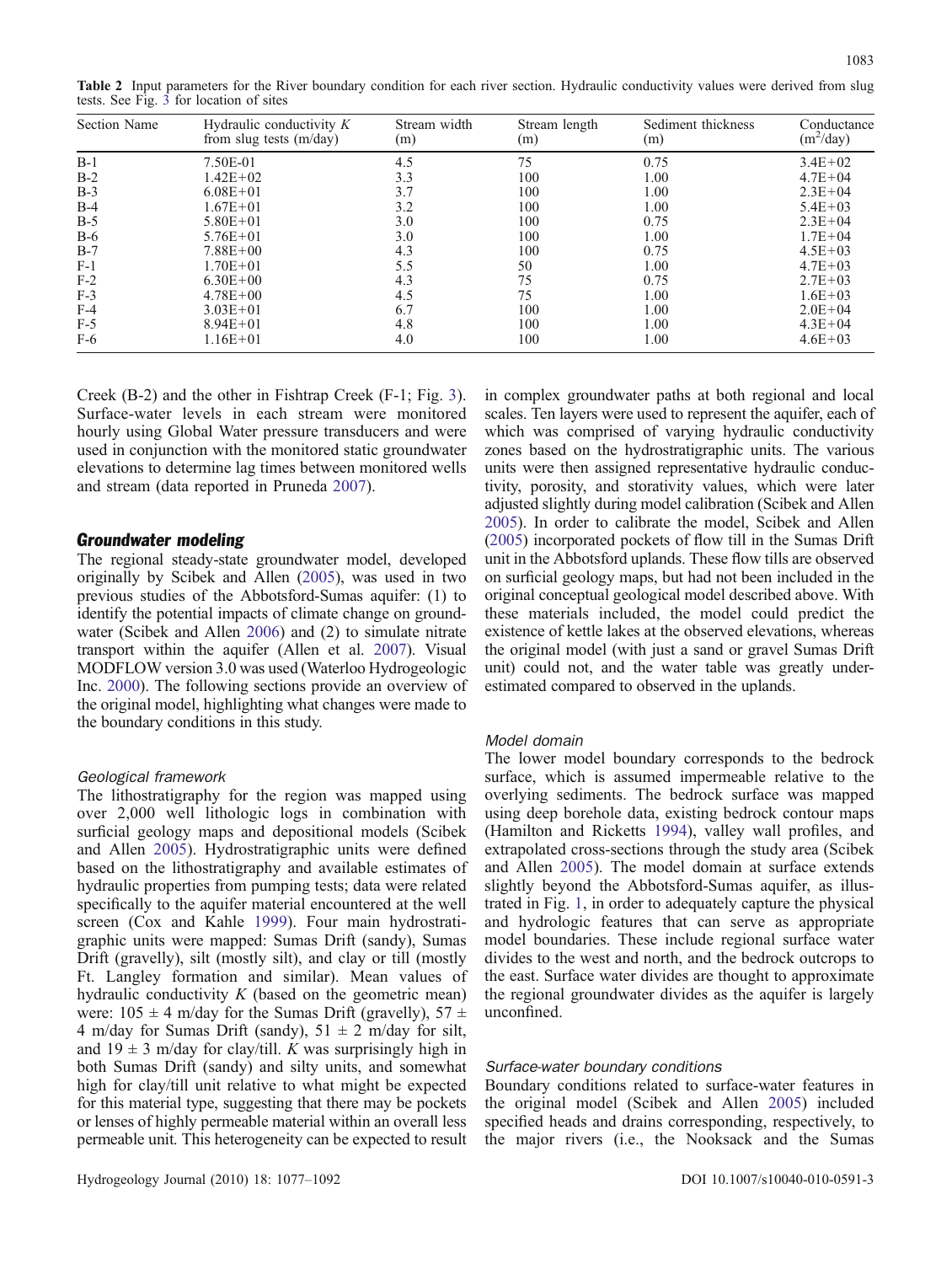<span id="page-7-0"></span>Rivers) and small lakes, and the numerous streams that drain the aquifer. Values for specified-head features were determined using a combination of survey data and topographic information as described by Scibek and Allen ([2005](#page-15-0)). Drain conductance values were assigned a uniform value of 100  $m^2$ /day, due to a lack of measured values.

To better simulate water exchange between the streams and the aquifer and to make use of the available streambed conductivity data, the boundary conditions for Bertrand, Fishtrap, and Pepin Creeks were changed to River boundary conditions. The River package in MODFLOW simulates the interaction between groundwater and surface water via a seepage layer, with each cell modeled as a river reach assigned a user-specified conductance term defined as (Harbaugh et al. [2000](#page-14-0)):

$$
C = \frac{K \cdot L \cdot W}{B} \tag{1}
$$

where C is the conductance of the seepage layer  $(m^2/day)$ ,  $K$  is the hydraulic conductivity of stream bed sediments  $(m/d)$ , L is the length of river reach through model cells  $(m)$ , W is the width of river reach in model cells  $(m)$ , and B is the thickness of stream bed sediments (m).

Each stream was divided into sections or groups: seven in Bertrand Creek, six in Fishtrap Creek, and one in Pepin Creek. Each section was assigned a conductance value based on the nearest measurement of streambed hydraulic conductivity (Table 3), the physical properties of the stream as described in Eq. 1, and seepage analysis data. The widths  $(W)$  of river reaches were assumed to be constant for each river group and were based on the nearest streamflow measurement. The lengths (L) of river reaches were approximated per river group as the average of the model cell height and width within each group. The thickness of the stream sediments  $(B)$  was assumed to be 1.0 m, the maximum depth of the slug tests. A sediment thickness of 0.75 m was assigned if the calculated hydraulic conductivity of the 0.5 m slug test was lower than that of the 1.0 m slug test, because it was assumed that the deeper slug test penetrated the aquifer media beneath the streambed and, thus, was measuring aquifer hydraulic conductivity as opposed to stream bed conductivity. All river cells north of the first site in both

Bertrand and Fishtrap Creeks were given the same conductance value as the first river section in each stream.

Within MODFLOW, water seepage to or from the stream is determined at each computational iteration. Depending on the bottom elevation of the seepage layer, either Eq. 2 or Eq. 3 is used (Harbaugh et al. [2000\)](#page-14-0):

$$
Q_{RIV} = C \cdot (H_{RIV} - h), \quad h > RBOT \tag{2}
$$

$$
Q_{RIV} = C \cdot (H_{RIV} - RBOT), \quad h < RBOT \tag{3}
$$

where  $Q_{\text{RIV}}$  is the flow between stream and aquifer (m<sup>3</sup>/day), C is the hydraulic conductance of seepage layer from Eq. 1  $(m^2$ /day),  $H_{\text{RIV}}$  is the head in the stream (m),  $\hbar$  is the head in the grid cell (m), and RBOT is the bottom elevation of the seepage layer (m). Use of Eq. 2 leads to groundwater discharge to the stream, and Eq. 3 leads to steamflow leakage to the aquifer. Heads in streams  $(H_{\text{RIV}})$  were set equal to the surveyed values under August low-flow conditions. This condition effectively eliminates stormflow effects as precipitation is generally very low during the late summer and most (if not all) of streamflow derives from groundwater. Consequently, the model represents the average annual groundwater state. RBOT assumes a 1-m streambed thickness as used for the calculation of conductance.

The Nooksack River at the south end of the study area was modeled as a specified-head boundary condition using observed stage data from two USGS gaging stations on the Nooksack River, one upstream at North Cedarville, WA and one downstream at Ferndale, WA. Small creeks and ditches were modeled as drain boundary conditions. Drains surrounding Bertrand and Fishtrap Creeks were given conductance values similar to those found in the nearest Bertrand or Fishtrap Creek river section. During the low-flow period for which the steady-state model is based, most drains are not in contact with the groundwater table because their bed elevations are above the groundwater table under August conditions.

**Recharge** 

Recharge was modeled separately using the HELP software developed by the US Environmental Protection

Table 3 Bertrand and Fishtrap Creek flow responses individually and collectively as the percent area of their corresponding watershed

| Response<br>zone | Bertrand flow response for<br>wells within Bertrand Creek<br>Watershed $(\% )$ | Fishtrap flow response for<br>wells within Fishtrap Creek<br>Watershed $(\% )$ | Combined flow response for<br>wells within Bertrand Creek<br>Watershed $(\% )$ | Combined flow response for<br>wells within Fishtrap Creek<br>Watershed $(\% )$ |
|------------------|--------------------------------------------------------------------------------|--------------------------------------------------------------------------------|--------------------------------------------------------------------------------|--------------------------------------------------------------------------------|
| $0.0 - 0.1$      | 39.0                                                                           | 23.0                                                                           | 20.2                                                                           | 22.0                                                                           |
| $0.1 - 0.2$      | 16.7                                                                           | 27.4                                                                           | 14.5                                                                           | 27.6                                                                           |
| $0.2 - 0.3$      | 9.8                                                                            | 15.1                                                                           | 12.0                                                                           | 15.7                                                                           |
| $0.3 - 0.4$      | 6.9                                                                            | 8.1                                                                            | 11.1                                                                           | 8.2                                                                            |
| $0.4 - 0.5$      | 6.3                                                                            | 5.3                                                                            | 9.0                                                                            | 5.1                                                                            |
| $0.5 - 0.6$      | 6.7                                                                            | 5.4                                                                            | 9.4                                                                            | 5.5                                                                            |
| $0.6 - 0.7$      | 5.0                                                                            | 4.9                                                                            | 7.8                                                                            | 5.0                                                                            |
| $0.7 - 0.8$      | 3.9                                                                            | 4.1                                                                            | 7.0                                                                            | 4.0                                                                            |
| $0.8 - 0.9$      | 3.7                                                                            | 4.3                                                                            | 5.7                                                                            | 4.4                                                                            |
| $0.9 - 1.0$      | 2.1                                                                            | 2.3                                                                            | 3.5                                                                            | 2.5                                                                            |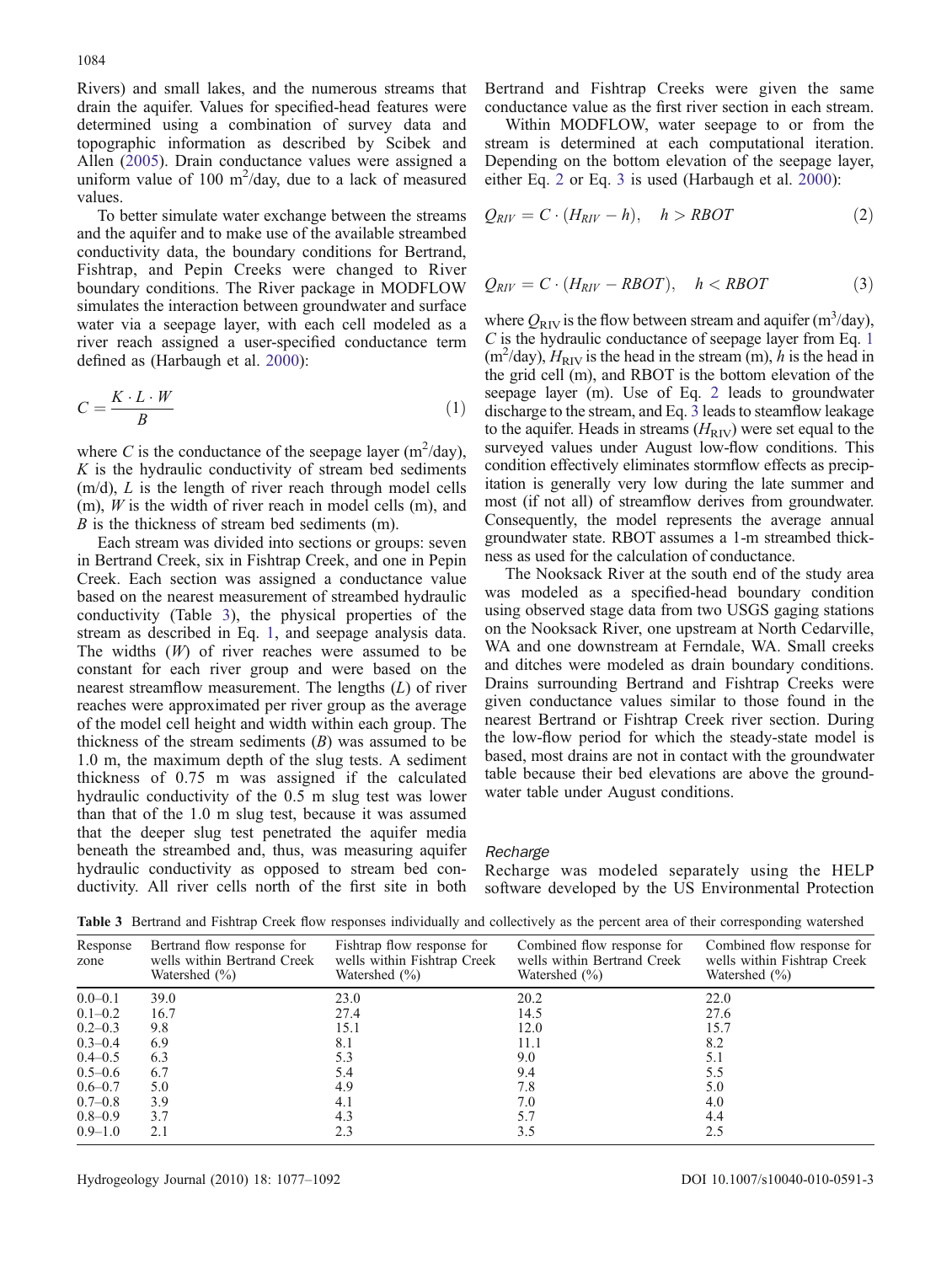Agency (Schroeder et al. [1994\)](#page-15-0). For this reason, recharge was not considered a calibration variable. HELP solves a series of soil–water balance equations for a layered column of material using a time series of meteorological data as input to the top of the model. HELP accounts for the effects of surface storage, runoff, evapotranspiration, snowmelt, infiltration, vegetation growth, soil moisture storage, lateral subsurface drainage, unsaturated vertical drainage, and leakage through soil. Detailed descriptions of all inputs and equations can be found in the supporting documentation for HELP (Schroeder et al. [1994\)](#page-15-0). Slope can be incorporated (quasi two-dimensional); however, the simulation is one-dimensional. For recharge simulations, the base of the column is set equal to the depth of the water table, and leakage simulated through the bottom of the soil column is considered representative of direct recharge to the groundwater system. To account for spatial variability, recharge was simulated for different recharge zones (Scibek and Allen [2006\)](#page-15-0); each zone represented unique combinations of soil media type, shallow aquifer permeability, and depth to water table. In total, 64 different recharge zones were modeled. Recharge was then applied to the top active layer of the groundwater flow model.

To assure that the average annual recharge values in the model (based on 30-year historical climate data) are representative of 2006 field data, annual precipitation for 2006 at Clearbrook, WA (approximately 14 km from the study site; National Climate Data Centre [2007a](#page-14-0)) was compared to the normal precipitation observed since the year 1919 (National Climate Data Centre [2007b\)](#page-14-0). For 2006, a total of 1,139 mm of rain was recorded, which amounted to only 23 mm less than normal. This departure from normal was insignificant, and therefore no attempt was made to adjust the recharge values previously defined by Scibek and Allen ([2006\)](#page-15-0).

## Pumping wells

The original model by Scibek and Allen [\(2005](#page-15-0)) included only selected pumping wells from the Washington State Department of Ecology's well log database. When combined, the wells within the Bertrand Watershed Improvement District (WID) totaled a pumping rate of 138 l/s. According to Wubbena et al. [\(2004](#page-15-0)), approximately 3,000 ha within the Bertrand WID require approximately 1,379 l/s of groundwater during the month of July for irrigation purposes. Similar demands were assumed to be applicable in August.

To determine pumping rates, a water right database developed by the Public Utilities District 1 Water Rights Team for the Water Resource Inventory Area (WRIA) 1 Watershed Management Project was used to import groundwater rights, certificates, and claims into the groundwater model. Because the estimated amount of pumping did not match the sum of the permitted water rights, all water rights were scaled equally to match the estimated groundwater irrigation use for the Bertrand

Watershed Improvement District as determined by Hydrologic Services Company (Wubbena et al. [2004](#page-15-0)).

#### Model calibration

In addition to the more than 1,000 existing observation wells input in the original model by Scibek and Allen ([2006\)](#page-15-0), six local monitoring wells (Fig. [3\)](#page-5-0), along with a number of USGS wells, were added to the groundwater model to serve as head observation points. For the entire model domain, the calibration of observed to measured static water levels yielded a root mean squared (RMS) error of 10.0 m, with a normalized RMS error of 8.7% and a residual mean error of 3.5 m. The calibration statistics were found to be similar to those of the original model of Scibek and Allen ([2005](#page-15-0)), which were considered to be reasonable given the large scale of the model and limited number of observations. Moreover, the spatial distribution of residuals was generally good, although there were pockets where simulated heads were all higher or all lower than observed values.

Zone Budget (Harbaugh [1990](#page-14-0)) was used in Visual MODFLOW to calculate sub-regional water budgets for different zones in the model and to verify the calibration. A total of 20 zones were created between locations of measured streamflow: eight in Bertrand Creek, eight in Fishtrap Creek, one in Pepin Creek, and three for major drains. Only cells that were defined as river or drain boundaries were included in a zone. For each sub-regional water budget zone, the cell-by-cell budget results were tabulated. Beginning with known flows from Environment Canada gaging stations at the USA-Canada border for Bertrand, Fishtrap, and Pepin Creeks, the predicted gains and losses from each river reach or zone were added to, or subtracted from, the known flow to obtain a "corrected" flow (Table [1](#page-5-0) values) and compared to our measured flow values to determine the accuracy of the model. It is noted that the Stream package within Visual MODFLOW would have accounted for the flows automatically, but the River package was chosen in order to preserve the surface water head values in the original model.

Locally, the calibration results pointed to some discrepancies between "corrected" and modeled streamflows. A comparison of the "corrected" and modeled flows for Bertrand Creek (Fig. [4\)](#page-9-0) and measured<sup>1</sup> and modeled flows for Fishtrap Creek (Fig. [4](#page-9-0)) revealed that the model overpredicts streamflow in the area of site B-2, and slightly over-predicts streamflow in the upper reaches of Fishtrap Creek; however, the model closely matches the "corrected" flows in the lower reaches of Bertrand Creek and the measured flows of Fishtrap Creek. A comparison of the observed and modeled hydraulic heads within the local study area (in the aquifer nearby Bertrand and Fishtrap Creeks) yielded better statistics than the overall regional model, with a RMS error of 3.1 m, a normalized RMS error of 5.4%, and a residual mean error of 1.8 m.

<sup>1</sup> Fishtrap Creek flows were not corrected as discussed previously.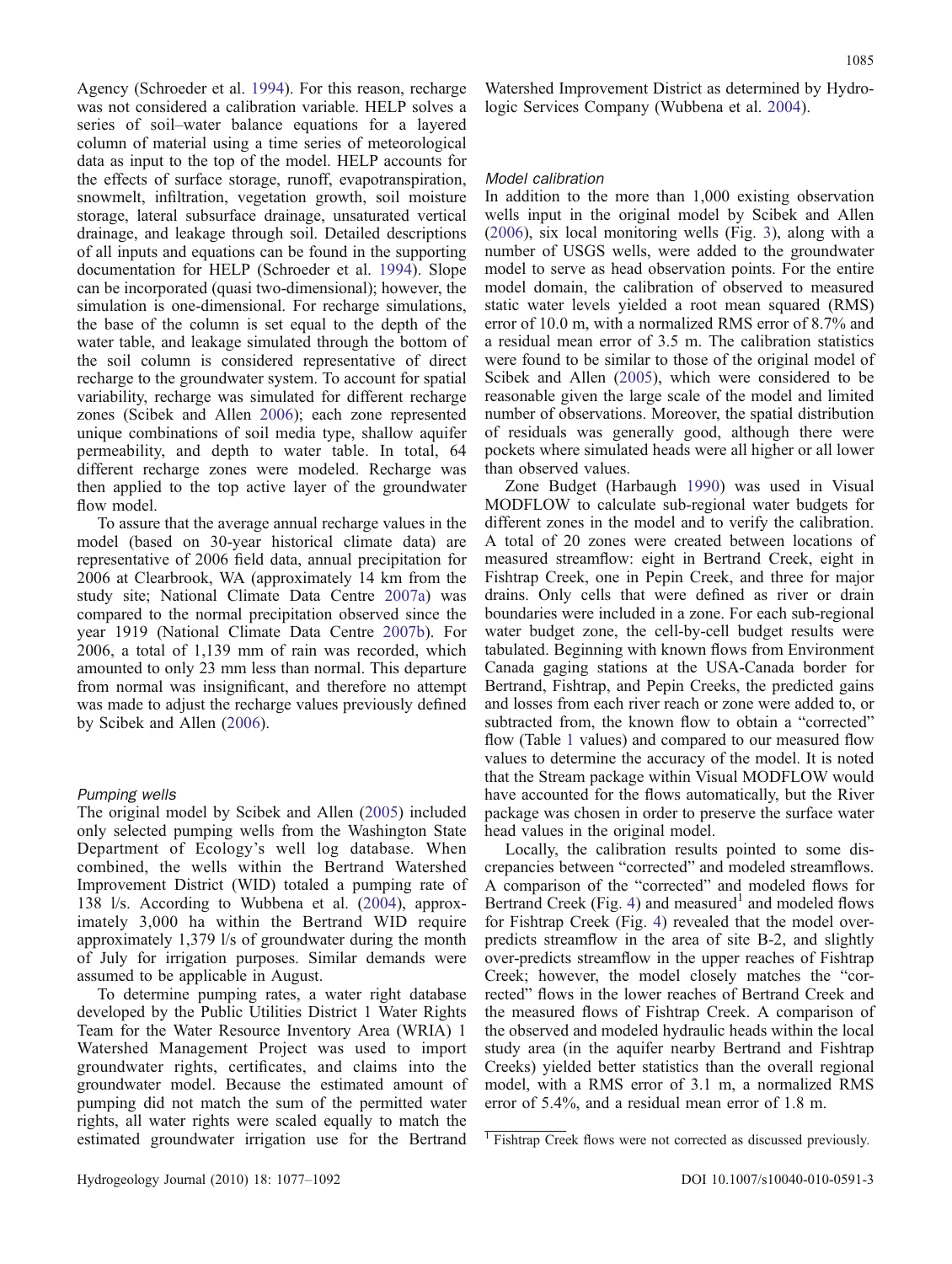<span id="page-9-0"></span>1086



Fig. 4 A comparison of corrected and modeled streamflows for Bertrand and Fishtrap Creeks

# Response functions

Response functions were manually created for each of 346 hypothetical well locations (Fig. 5). Pumping wells were added to the calibrated steady-state groundwater flow model, one at a time, and the streamflow impacts were obtained for each through the use of Zone Budget. Each pumping well was given a screen interval of 9–13 m below the ground surface, and because response functions are typically based on a unit stress, the wells were assigned a pumping rate of 28.3 l/s—this is equivalent to 1 cubic foot per second (cfs).

For each well location, a response ratio ranging from 0.0 (no impact on stream) to 1.0 (completely taken from stream) was determined for Bertrand Creek and Fishtrap Creek as the change in modeled streamflow at each creek's terminus with the Nooksack River divided by the pumping rate. As in Barlow et al. [\(2003](#page-14-0)) and Cosgrove and Johnson [\(2004](#page-14-0)), it was assumed the rate of streamflow depletion at each constraint site was a linear function of

the pumping rate of each groundwater well. Due to the unconfined nature of the groundwater model, the decline in water level was assumed to be very small such that linearity could be approximated. Since a steady-state groundwater model was used, the streamflow responses represent a worst-case scenario, because the zones of influence of the pumping wells are at a maximum under steady-state conditions.

Raster maps of the response ratios with a 100-m cell size were created for each stream using natural neighbor interpolation in ArcGIS (ESRI [2007](#page-14-0)). Natural neighbor interpolation uses a subset of data points that surround a query point and applies weights to them based on proportionate areas in order to interpolate a value (Sibson [1981](#page-15-0)).

# Groundwater-surface water interaction tool

The mapped response zones were used to create a groundwater and surface-water interaction tool, whereby the user can replace surface-water use with a groundwater pumping well of the same withdrawal rate, and determine the streamflow impact for Bertrand and Fishtrap Creeks at their terminus with the Nooksack River. STELLA version 9.0.3 by isee Systems [\(2007](#page-14-0)) was chosen as the modeling environment for the interaction tool. The users can choose between four regions of interest within the study area, and then select one of four sub-regions within that chosen region (Fig. [6\)](#page-10-0). Upon choosing a sub-region, the user can easily locate the location of a surface-water intake, and determine the best location for a replacement groundwater well.

Overlain on the sub-region maps are the mapped response function zones for Bertrand and Fishtrap Creeks. The user identifies the Bertrand Creek response zone and the Fishtrap Creek response zone for which the desired replacement groundwater well is located, and enters a value for the surface-water withdrawal rate to be replaced by the groundwater well. Using the response functions



Fig. 5 Modeled well locations for determination of response ratios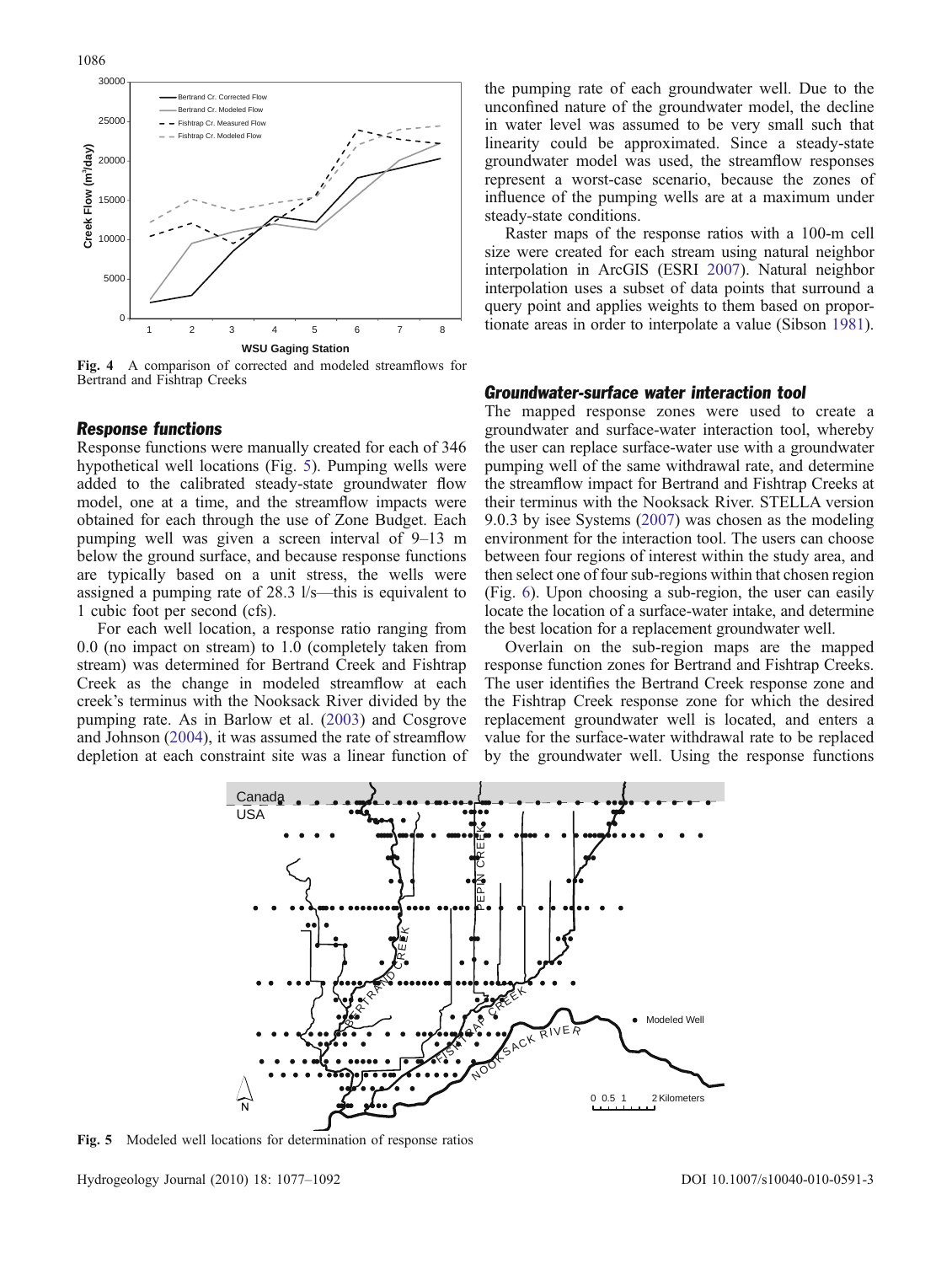<span id="page-10-0"></span>

Fig. 6 Screen shot of the STELLA interactive tool. Colors represent ranges of response functions: red (0.8–1.0), orange (0.6–0.8), yellow (0.4–0.6), light green (0.2–0.4), green (0–0.2)

and the provided user input, the STELLA model compares the streamflow values for Bertrand and Fishtrap creeks for each of a surface-water replacement well and a surfacewater use. The impact on each creek is determined as the difference between those two sets of flow values. The user may, through trial-and-error, select the best option.

respectively, based on an independent modeling assessment of each. Response functions for each well location ranged from 0 to 1.0; these were contoured and classed into five categories. Table [3](#page-7-0) presents the Bertrand and Fishtrap Creek flow responses, respectively, as the percent area of their corresponding watershed. Seventy-nine percent of the Bertrand Creek watershed and 79% of the Fishtrap Creek watershed have response ratios less than 0.5.

# **Results**

Maps of the response functions for each of Bertrand Creek and Fishtrap Creek are shown in Figs. 7 and [8](#page-11-0),

Because a steady-state model was used to generate the response functions, it is important to consider what the other sources of water are to each pumping well.



Fig. 7 Raster map of Bertrand Creek response ratios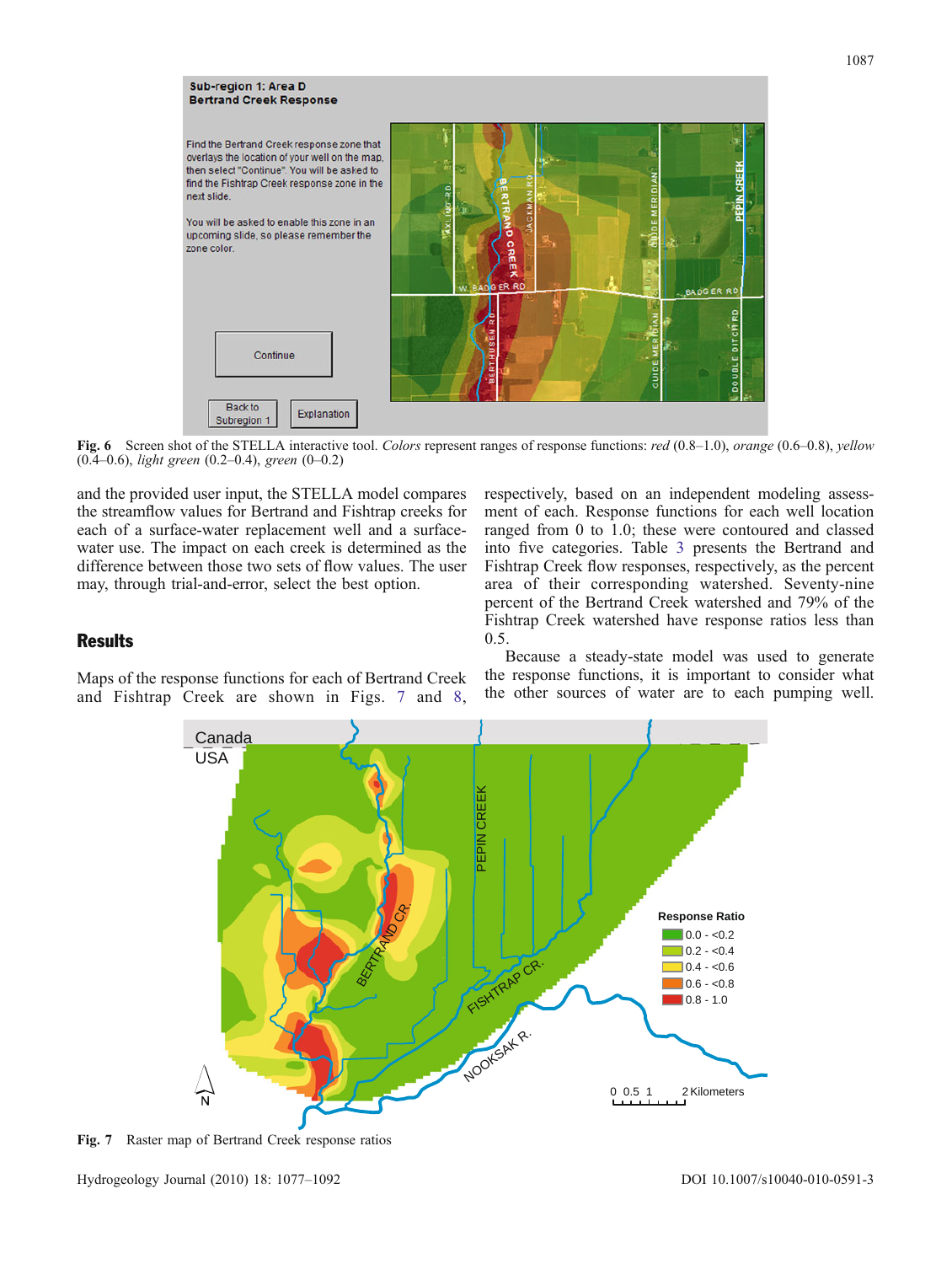<span id="page-11-0"></span>

Fig. 8 Raster map of Fishtrap Creek response ratios

There are four potential sources of water to each pumping well simulated: (1) streamflow-from one of the three main streams simulated as River boundaries, (2) seepage from the drain cells used to represent the smaller tributary streams, (3) seepage from the Nooksak River, which was defined as a specified head boundary condition, and (4) recharge applied to the top surface of the model (mean annual recharge). As noted previously, during the low-flow period, most drains cells are not in contact with the groundwater table because their bed elevations are above the groundwater table under August conditions. Therefore, generally, the small streams do not act as a source of water to the wells. For wells in proximity to the Nooksak River, some of the water may derive from this source, but as the impact on the main streams was of interest, this source was not considered. Therefore, apart from water derived from the major streams, the only other source is recharge. The calculated response functions are non-uniformly distributed as shown in Figs. [7](#page-10-0) and 8. For areas with low response ratios such as the lower area between Bertrand and Fishtrap Creeks just above the confluence with the Nooksak, the wells are far enough from either creek to draw water from them, and recharge is the source. For wells near the Nooksak River below Fishtrap Creek, some water derives from that river.

The results suggest that pumping wells placed east of Fishtrap Creek essentially have no discernable impact on Bertrand Creek. Similarly, pumping wells placed west of Bertrand Creek have almost no discernable impact on Fishtrap Creek. Because groundwater movement occurs across the watershed boundaries, groundwater pumping wells located in the area between Bertrand and Fishtrap

Creeks can impact streamflows in both creeks. Also, there are reaches where groundwater pumping has less impact on the streamflow on one side of the creek as opposed to the other. From a practical perspective, a surface-water replacement well should not be allowed to benefit one creek while harming the other.

To better illustrate the overall response functions, a combined response ratio interpolation map was created by adding the Bertrand Creek and Fishtrap Creek responses for each well location (Fig. [9](#page-12-0)). Table [3](#page-7-0) also shows the combined flow response for Bertrand and Fishtrap Creeks as the percent area of their corresponding watershed. Sixty-seven percent of the Bertrand Creek watershed and 79% of the Fishtrap Creek watershed have combined response ratios less than 0.5, indicating highly favorable exchange opportunities.

Despite the favorable conditions for replacement of surface water use by groundwater pumping wells in over 77% of the study area, internal testing of the STELLA interface suggested that it might not be economically practical for farmers to replace their surface-water source for a groundwater withdrawal if they have to construct a lengthy pipeline to transport water to their field. Consequently, streamflow responses from wells located within narrow bands of both streams were specifically examined. Of the area within a 0.8-km band of Bertrand Creek, 57% has a combined flow response ratio less than 0.5, and within a 1.6-km band, 64% has a combined flow response ratio less than 0.5 (Table [4](#page-12-0)). Of the area within a 0.8-km band of Fishtrap Creek, 70% has a combined flow response ratio less than 0.5, and within a 1.6-km band, 77% has a combined flow response ratio less than 0.5 (Table [4](#page-12-0)).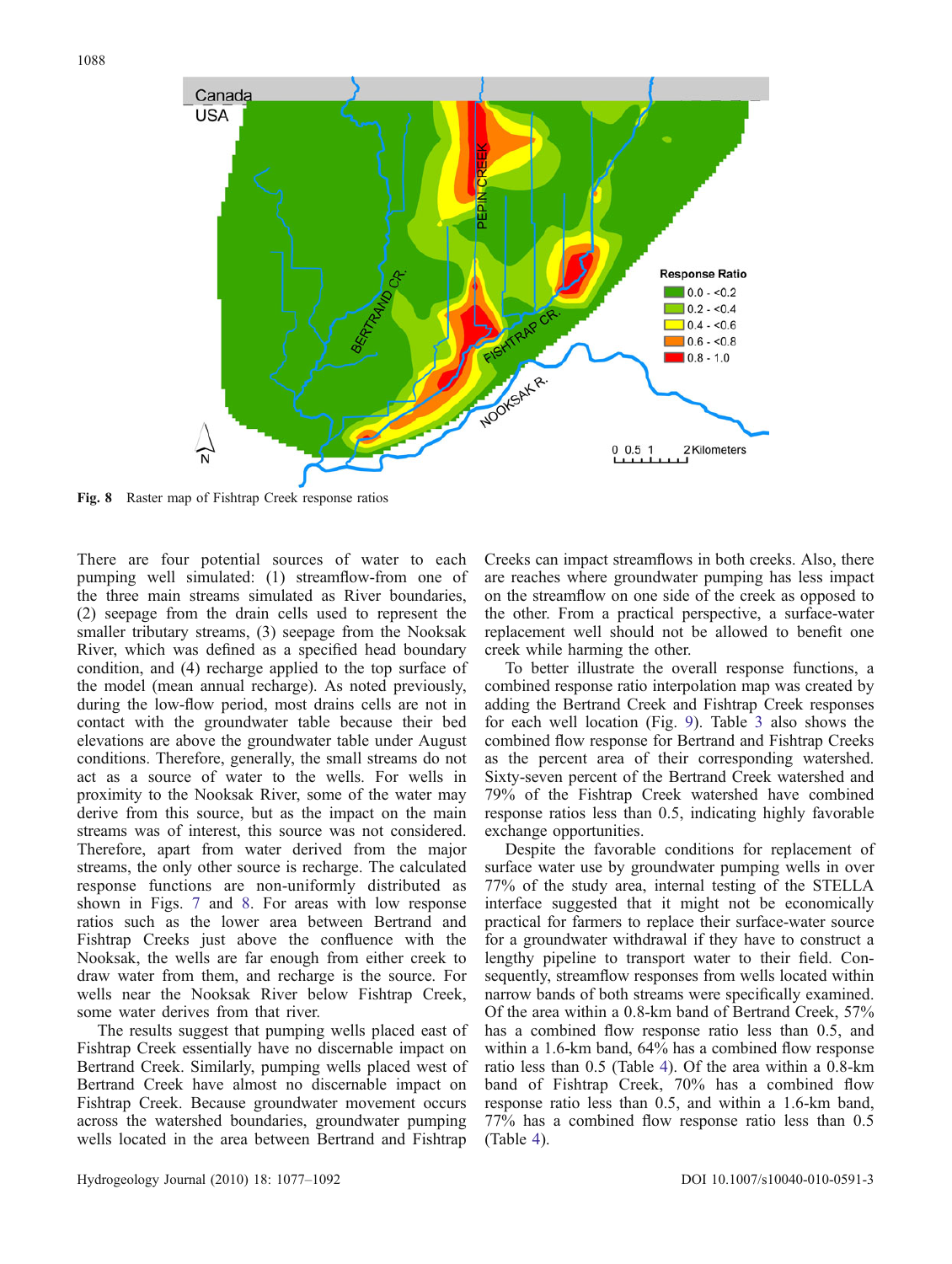<span id="page-12-0"></span>

Fig. 9 Combined raster interpolation of Bertrand and Fishtrap Creek response ratios using a natural neighbor technique

# **Discussion**

Simulation results suggested that replacing surface-water sources with groundwater pumping wells may be a viable alternative for improving summer streamflows. It is clear that pumping wells do impact Bertrand and Fishtrap Creek flows, but if placed within zones of a low response ratio, less impact would occur than removing an equivalent amount of water directly from the stream.

For each stream (Figs. [7](#page-10-0) and [8](#page-11-0)) and for the combined stream network (Fig. 9), areas where the response ratio is high (i.e., above 0.6) are proximal to the stream. However, the response ratios are not uniform along the stream length as might be expected if they were solely a function of distance to the stream and the pumping rate. Rather, variations in the spatial distribution of response ratios appear to be correlated with spatial variations in the hydraulic conductivity within the model layer containing

the screened interval of the pumping well. Thus, surfacewater replacement wells placed within zones with high hydraulic conductivity values will likely produce greater responses to the instream flows of Bertrand and Fishtrap creeks.

The fact that the response ratios are not uniform along the stream length lends support for the use of a numerical groundwater flow model over an analytical model for this type of analysis. Analytical models cannot adequately capture the heterogeneity of the aquifer materials nor the range of stream bed conductance values and stream physical properties. Numerical models generally have this ability provided there is sufficient information with which to construct the model.

While the numerical groundwater flow model used in this study was constructed at the regional scale, it does capture a reasonable amount of heterogeneity in both spatial recharge and geology (Scibek and Allen [2005](#page-15-0)) as

Table 4 Bertrand and Fishtrap Creek combined flow response as the percent area within 0.8 km and 1.6 km of Bertrand and Fishtrap Creeks

| Response<br>zone | Combined flow response for<br>wells within 0.8 km of<br>Bertrand Creek (%) | Combined flow response for<br>wells within 1.6 km of<br>Bertrand Creek (%) | Combined flow response for<br>wells within 0.8 km of<br>Fishtrap Creek $(\% )$ | Combined flow Response for<br>wells within 1.6 km of<br>Fishtrap Creek $(\% )$ |
|------------------|----------------------------------------------------------------------------|----------------------------------------------------------------------------|--------------------------------------------------------------------------------|--------------------------------------------------------------------------------|
| $0.0 - 0.1$      | 17.9                                                                       | 17.9                                                                       | 19.5                                                                           | 21.1                                                                           |
| $0.1 - 0.2$      | 14.1                                                                       | 14.9                                                                       | 19.4                                                                           | 24.4                                                                           |
| $0.2 - 0.3$      | 11.4                                                                       | 12.4                                                                       | 13.2                                                                           | 15.1                                                                           |
| $0.3 - 0.4$      | 7.4                                                                        | 10.0                                                                       | 10.3                                                                           | 10.2                                                                           |
| $0.4 - 0.5$      | 6.1                                                                        | 8.6                                                                        | 8.0                                                                            | 6.0                                                                            |
| $0.5 - 0.6$      | 9.2                                                                        | 10.2                                                                       | 8.4                                                                            | 5.8                                                                            |
| $0.6 - 0.7$      | 7.7                                                                        | 7.7                                                                        | 7.4                                                                            | 5.3                                                                            |
| $0.7 - 0.8$      | 7.6                                                                        | 7.2                                                                        | 5.5                                                                            | 4.5                                                                            |
| $0.8 - 0.9$      | 10.3                                                                       | 6.5                                                                        | 4.7                                                                            | 4.2                                                                            |
| $0.9 - 1.0$      | 8.4                                                                        | 4.5                                                                        | 3.8                                                                            | 3.4                                                                            |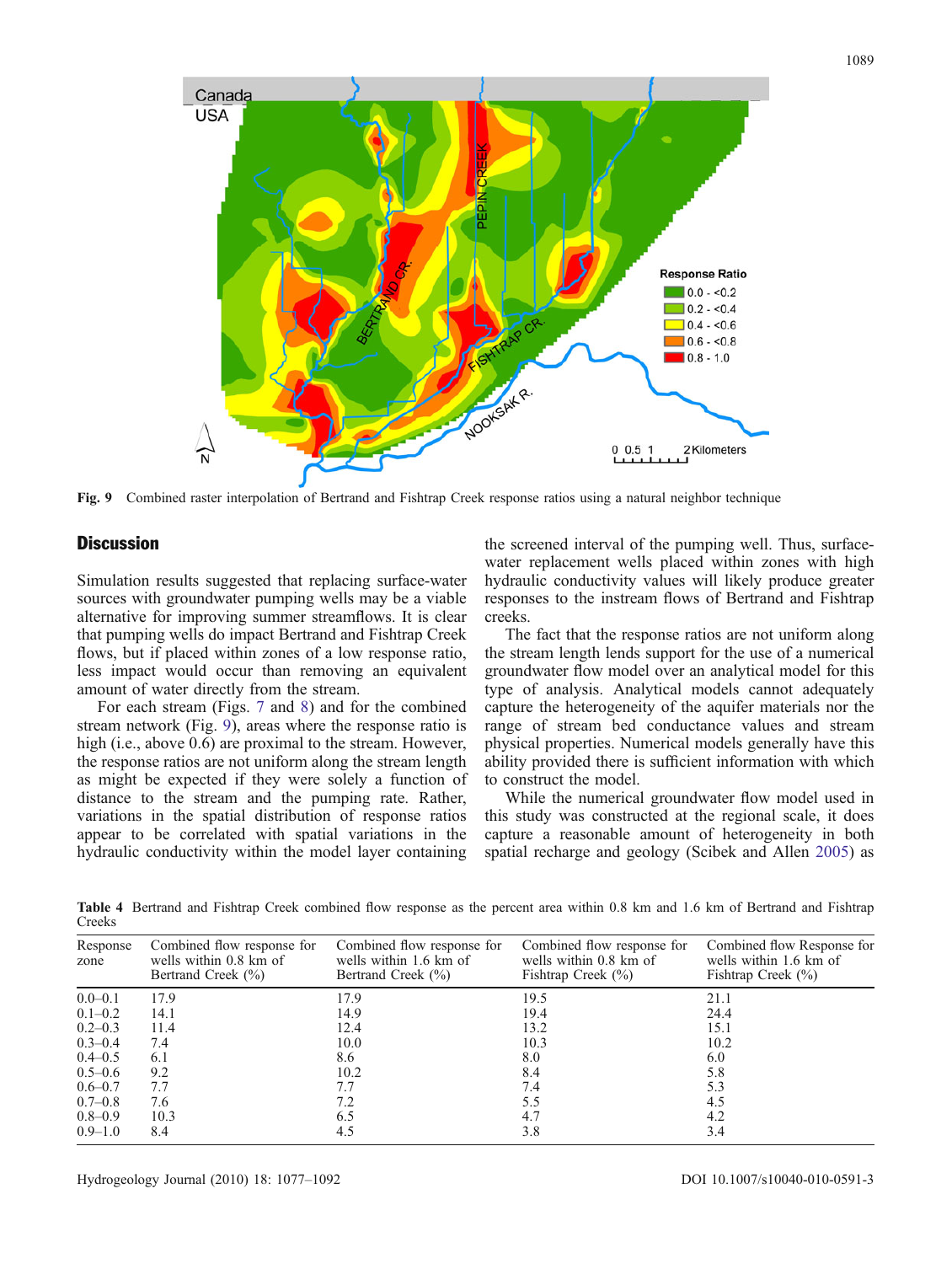evidenced by the good calibration results both for stream flow and hydraulic head in the aquifer. While the additional field data incorporated into the original groundwater flow model provided improved local detail, calibration results suggested that additional research and data collection could be used to further improve model calibration locally. Specifically, it is suggested that the overestimation of river leakage in the upper reaches of both creeks may be due to non-permitted wells that were unaccounted for, uncertainty in stream elevations, lower hydraulic conductivity of the aquifer materials in those areas, or a combination of these factors.

Finally, there are three main limitations to this study. First, accurate knowledge of how much water is being withdrawn from both creeks for irrigation and how much groundwater is being pumped in the surrounding area is crucial and is currently lacking. This situation is not uncommon in most watersheds and points to the need for ongoing accounting of water use. Second, transient effects were not evaluated in this study despite the fact that a transient model has been developed and used for climate change impacts assessment (Scibek and Allen [2006\)](#page-15-0). A transient groundwater model would have provided greater information on lag times between pumping and stream impacts; however, this route was not taken partly due to the paucity transient calibration data-additional long-term monitoring wells are needed to improve on transient model calibration-and partly because it would be difficult to implement transient response functions into a STELLA model. Our choice of a steady-state model essentially provides a maximum impact of pumping wells at a time of the year when streamflow would be most impacted.

Third, and perhaps most importantly, a groundwater flow code was used rather than a coupled groundwatersurface water code, such as MIKE SHE (DHI [2009](#page-14-0)). Such codes, although highly parameterized, have the potential to simulate the exchange of water between the surface water system and the groundwater system more accurately than a groundwater flow code. In MODFLOW, the river or specified head boundary conditions, as were used in the model for this study, assume that the head in the stream will remain at some specified level for the duration of the simulation, regardless of how much water is extracted from the surrounding aquifer. Clearly, this could represent a significant limitation to determining stream response functions, particularly under low-flow conditions. However, because simulations represented the replacement of surface water use with groundwater, there would be no change in the stream width or depth (i.e., there is no net change in streamflow). However, if stream response functions are used to assess new groundwater abstraction, then if the pumping rates are relatively low and the effect of individual wells pumping does not lower the stream stage appreciably, the approach is reasonable. Where the approach will begin to fall apart is when the cumulative effects of pumping are considered and where these cumulative effects result in a lowering of the stream stage. This, of course, is more likely the real situation and one that demands a more rigorous coupled surface-water/groundwater model.

Finally, the STELLA interface was not rigorously tested in this study. This interface was developed specifically for Whatcom County as a means to assess what the potential impact on streamflow would be if surface-water sources were replaced with equivalent groundwater extraction wells. Nonetheless, decision support systems for water managers clearly offer a means to make informed decisions without the need for expert knowledge. For problems involving groundwater and surface water, such tools have the potential to be very valuable if the supporting model outcomes have themselves been reasonably determined through scientific methods.

# **Conclusions**

Groundwater and surface-water interactions are prominent within the Bertrand and Fishtrap Creek watersheds based on measured responses of streamflow and groundwater levels as well as modeling results. Summer low flows in these streams are currently at levels to jeopardize endangered and threatened fish habitat. Hence, an innovative conjunctive management scheme is needed.

This study investigated the replacement of surfacewater sources with groundwater withdrawals using a numerical groundwater flow model. Response ratios, calculated from the modeled change in streamflow divided by the pumping rate, were used to assess the impact on streamflow of exchanging a surface-water source with a groundwater pumping well, based on the groundwater flow model under steady state. Resulting response ratios ranged from 0 to 1, with 0 representing no impact on the stream and 1 representing an impact equivalent to that of a surface-water withdrawal at the same pumping rate. The model demonstrated that the greatest values occurred in close proximity to the creeks and in areas with high hydraulic conductivity. For areas with low response functions, the balance of water derived from precipitation recharge or, for wells near the Nooksak River, from that river source.

Simulation results suggest that replacing surface-water sources with groundwater pumping wells may be a viable alternative for improving summer streamflows. It is clear that pumping wells do impact Bertrand and Fishtrap Creek flows, but if placed within zones of a low response ratio, less impact would occur than removing an equivalent amount of water directly from the stream. Within a 1.6-km distance on either side of the stream, 64% of Bertrand Creek had combined response ratios less than 0.5, while within the same distance, 77% of Fishtrap Creek had combined response ratios less than 0.5, indicating highly favorable exchange opportunities for both creeks.

Because MODFLOW is difficult to understand and operate for non-specialists, response functions were created and, by using the STELLA software, a userfriendly interface was created through which users can learn about groundwater and surface-water interactions within the study area. The STELLA model provides a quick and easy estimation of the streamflow impacts on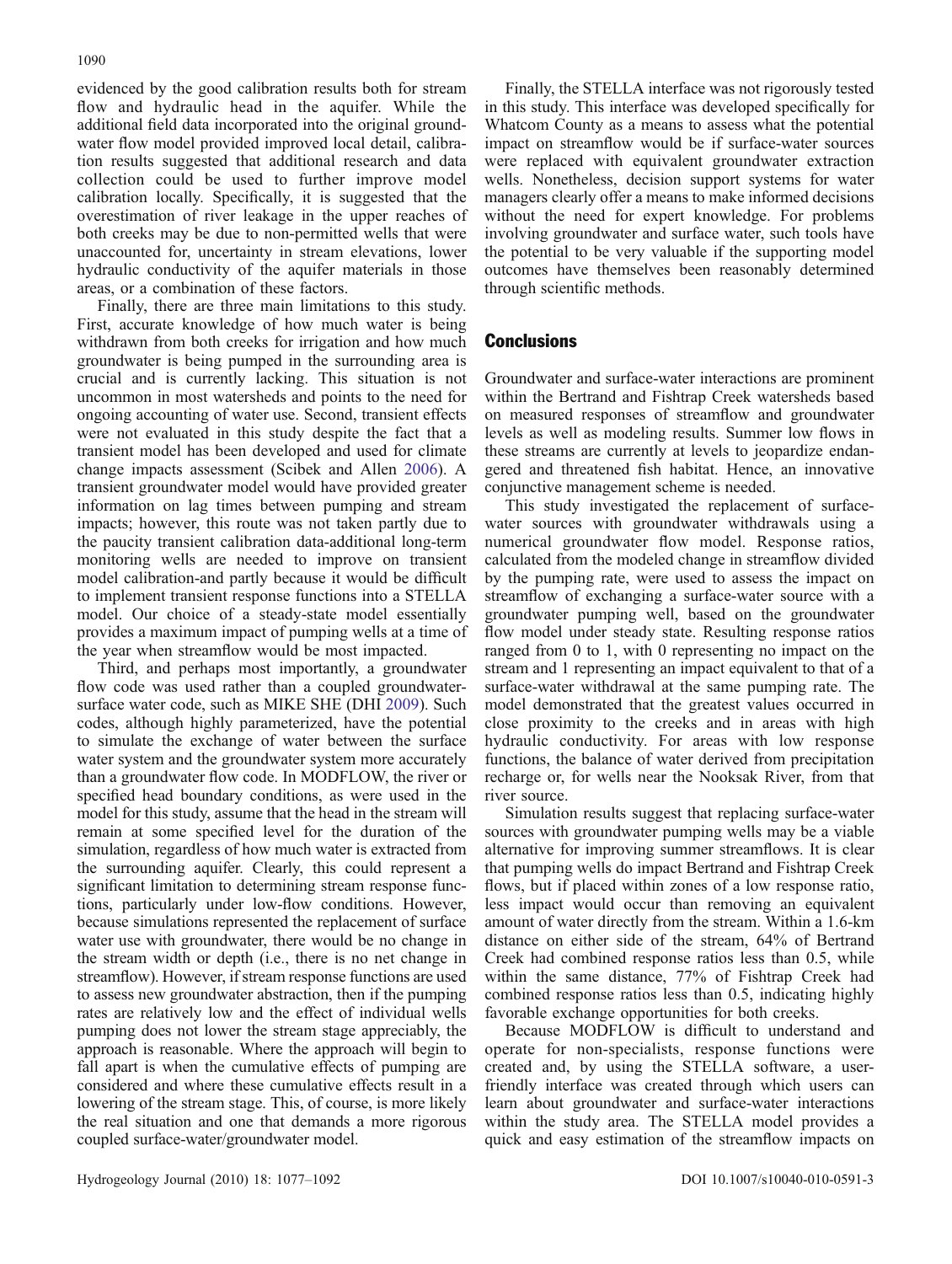<span id="page-14-0"></span>Bertrand and Fishtrap Creeks without the need to re-run the groundwater flow model.

Acknowledgements This research was funded by the Department of Public Works, Whatcom County, Washington through a grant to the State of Washington Water Research Center. We thank Henry Bierlink and Karen Steensma for their knowledge on the study area and assistance in gaining land access, as well as all landowners who permitted access to their land for this research and Erin Moilanen for her assistance in developing the visual analysis tool.

# **References**

- Adelsman H (2003) Washington water acquisition program finding water to restore streams. Publ. 03-11-005, Washington State Department of Ecology, Olympia, WA, 136 pp. [http://www.ecy.](http://www.ecy.wa.gov/biblio/0311005.html) [wa.gov/biblio/0311005.html.](http://www.ecy.wa.gov/biblio/0311005.html) Cited January 2010
- Allen DM, Chesnaux R, McArthur S (2007) Nitrate transport modeling within the Abbotsford-Sumas Aquifer, British Columbia, Canada and Washington State, USA. Department of Earth Sciences, Simon Fraser University, Burnaby, BC, 181 pp
- Armstrong JE, Crandell DR, Easterbrook DJ, Noble JB (1965) Late Pleistocene stratigraphy and chronology in southwestern British Columbia and northwestern Washington. Geol Soc Am Bull 76:321–330
- Barlow PM, Ahlfeld DP, Dickerman DC (2003) Conjunctivemanagement models for sustained yield of stream aquifer systems. J Water Resour Plan Manage 129(1):35–48
- Berg MA, Allen DM (2007) Low flow variability in groundwaterfed streams. Can Water Resour J 32(3):227–245
- Boyle CA, Lavkulich L, Schreier H, Kiss E (1997) Changes in land cover and subsequent effects on lower Fraser Basin ecosystems from 1827 to 1990. Environ Manage 21:185–196
- Buchanan TJ, Somers WP (1969) Discharge measurements at gaging stations. In: Applications of hydraulics, US Geol Surv Tech Water Resour Invest, Chap. A8, Book 3, US Geological Survey, Reston, VA, 65 pp. [http://pubs.usgs.gov/twri/twri3a8/.](http://pubs.usgs.gov/twri/twri3a8/) Cited January 2010
- Chen X, Chen X (2003) Stream water infiltration, bank storage, and storage zone changes due to stream-stage fluctuations. J Hydrol 280:246–264
- Cooper HH, Rorabaugh MI (1963) Groundwater movements and bank storage due to flood stages in surface streams. US Geol Surv Water Suppl Pap 1536-J:343–366
- Cosgrove DM, Johnson GS (2004) Transient response functions for conjunctive water management in the Snake River Plain, Idaho. J Am Water Resour Assoc 40(6):1469–1482
- Cox SE, Kahle SC (1999) Hydrogeology, ground-water quality, and sources of nitrate in lowland glacial aquifers of Whatcom County, Washington, and British Columbia, Canada. US Geol Surv Water Resour Invest Rep 98-4195
- Cox SE, Simonds FW, Doremus L, Huffman RL, Defawe RM (2005) Ground water/surface water interactions and quality of discharging ground water in streams of the Lower Nooksack River Basin, Whatcom County, Washington. US Geol Surv Sci Invest Rep 2005-5225, 56 pp. <http://pubs.usgs.gov/sir/2005/5255/>. Cited January 2010
- Culhane T (1993) Whatcom County hydraulic continuity investigation-part 1, critical well/stream separation distances for minimizing stream depletion. Open File Technical Report 93-08, Washington State Department of Ecology, Olympia, WA, 20 pp. [http://www.ecy.wa.gov/biblio/9308.html.](http://www.ecy.wa.gov/biblio/9308.html) Cited January 2010
- DHI (2009) MIKE SHE modeling software. DHI, Hørsholm, Denmark. [http://www.dhigroup.com/Software/WaterResources/](http://www.dhigroup.com/Software/WaterResources/MIKESHE.aspx) [MIKESHE.aspx](http://www.dhigroup.com/Software/WaterResources/MIKESHE.aspx). Cited January 2010
- ESRI (2007) GIS and mapping software. ESRI, Redlands, CA. <http://www.esri.com/>. Cited January 2010
- Hamilton TS, Ricketts BD (1994) Contour map of the sub-Quaternary bedrock surface, Strait of Georgia and Fraser

Hydrogeology Journal (2010) 18: 1077–1092 DOI 10.1007/s10040-010-0591-3

Lowland. In: Monger JWH (ed) Geology and geological hazards of the Vancouver region, southwestern British Columbia. Geol Surv Can Bull 481:193–196

- Hantush MM (2005) Modeling stream-aquifer interactions with linear response functions. J Hydrol 311:59–79
- Harbaugh AW (1990) A computer program for calculating subregional water budgets using results from the U.S. Geological Survey modular three-dimensional ground-water flow model. US Geol Surv Open-File Rep 90-392, 46 pp
- Harbaugh AW, Banta ER, Hill MC, McDonald MG (2000) MODFLOW-2000, the U.S. Geological Survey modular ground-water model: user guide to modularization concepts and the ground-water flow process. US Geol Surv Open-File Rep 00-92. [http://water.usgs.gov/nrp/gwsoftware/mod](http://water.usgs.gov/nrp/gwsoftware/modflow2000/ofr00-92.pdf)flow2000/ [ofr00-92.pdf](http://water.usgs.gov/nrp/gwsoftware/modflow2000/ofr00-92.pdf). Cited January 2010
- isee Systems (2007) STELLA, version 9.0.3. isee Systems, Lebanon, NH, [http://www.iseesystems.com/.](http://www.iseesystems.com/) Cited January 2010
- Jenkins CT (1968a) Techniques for computing rate and volume of stream depletion by wells. Ground Water 6(2):37–46
- Jenkins CT (1968b) Computation of rate and volume of stream depletion by wells. In: Hydrologic analysis and interpretation, Chap. D1, Book 4, , Tech Water Resour Invest, US Geological Survey, Reston, VA, 21 pp. [http://pubs.usgs.gov/twri/twri4d1/.](http://pubs.usgs.gov/twri/twri4d1/) Cited January 2010.
- Leake SA, Reeves HW (2008) Use of models to map potential captures of surface water by ground-water withdrawals. In: Proceedings of MODFLOW and More: Ground Water and Public Policy, The Colorado School of Mines, Golden, CO, USA, 18–21 May 2008, pp 204–208
- Leake SA, Green W, Watt D, Weghorst P (2008a) Use of superposition models to simulate possible depletion of Colorado River water by ground-water withdrawal. US Geol Surv Sci Invest Rep 2008-5189, 25 pp
- Leake SA, Pool DR, Leenjouts JM (2008b) Simulated effects of ground-water withdrawals and artificial recharge on discharge to streams, springs, and riparian vegetation in the Sierra Vista Subwatershed of the Upper San Pedro Basin, southeastern Arizona. US Geol Surv Sci Invest Rep 2008-5207, 14 pp
- Kemblowski M, Asefa T, Haile-Selassje S (2002) Ground water quantity report for WRIA 1, Phase II. WRIA 1 Watershed Management Project., US Geological Survey, Reston, VA, <http://wa.water.usgs.gov/projects/wria01/>. Cited January 2010
- Maddock III T, Lacher LJ (1991) MODRSP: A program to calculate drawdown, velocity, storage, and capture response functions for multi-aquifer systems. Report No. HWR 91-020, Dept. of Hydrology and Water Resources, University of Arizona, Tucson, AZ
- McKenzie C (2007) Measurements of hydraulic conductivity using slug tests in comparison to empirical calculations for two streams in the Pacific Northwest, USA. MSc Thesis, Washington State University, USA
- Mitchell RJ, Babcock RS, Gelinas S, Nanus L, Stasney DE (2003) Nitrate distributions and source identification in the Abbotsford-Sumas Aquifer, northwestern Washington. J Environ Qual 32  $(3):789-800$
- Moench AF, Barlow PM (2000) Aquifer response to stream-stage and recharge variations. I. Analytical step-response functions. J Hydrol 230:192–210
- Morel-Seytoux HJ (1975) A combined model of water table and river stage evolution. Water Resour Res 11(6):968–972
- National Climatic Data Center (2007a) 2006 and 2007 hourly precipitation data for Bellingham International Airport, WA. NOAA, Silver Spring, MD. [http://cdo.ncdc.noaa.gov/qclcd/](http://cdo.ncdc.noaa.gov/qclcd/QCLCD?prior=N) [QCLCD?prior=N](http://cdo.ncdc.noaa.gov/qclcd/QCLCD?prior=N). Cited January 2010
- National Climatic Data Center (2007b) 2006 annual climatological summary for Clearbrook, WA. NOAA, Silver Spring, MD. [http://www7.ncdc.noaa.gov/CDO/cdo.](http://www7.ncdc.noaa.gov/CDO/cdo) Cited January 2010
- Perkins SP, Koussis AD (1996) Stream-aquifer interaction model with diffusive water routing. J Hydraul Eng 122(4):210–218
- Pinder GF, Sauer SP (1971) Numerical simulation of flood wave modification due to bank storage effects. Water Resour Res 7  $(1):63-70$